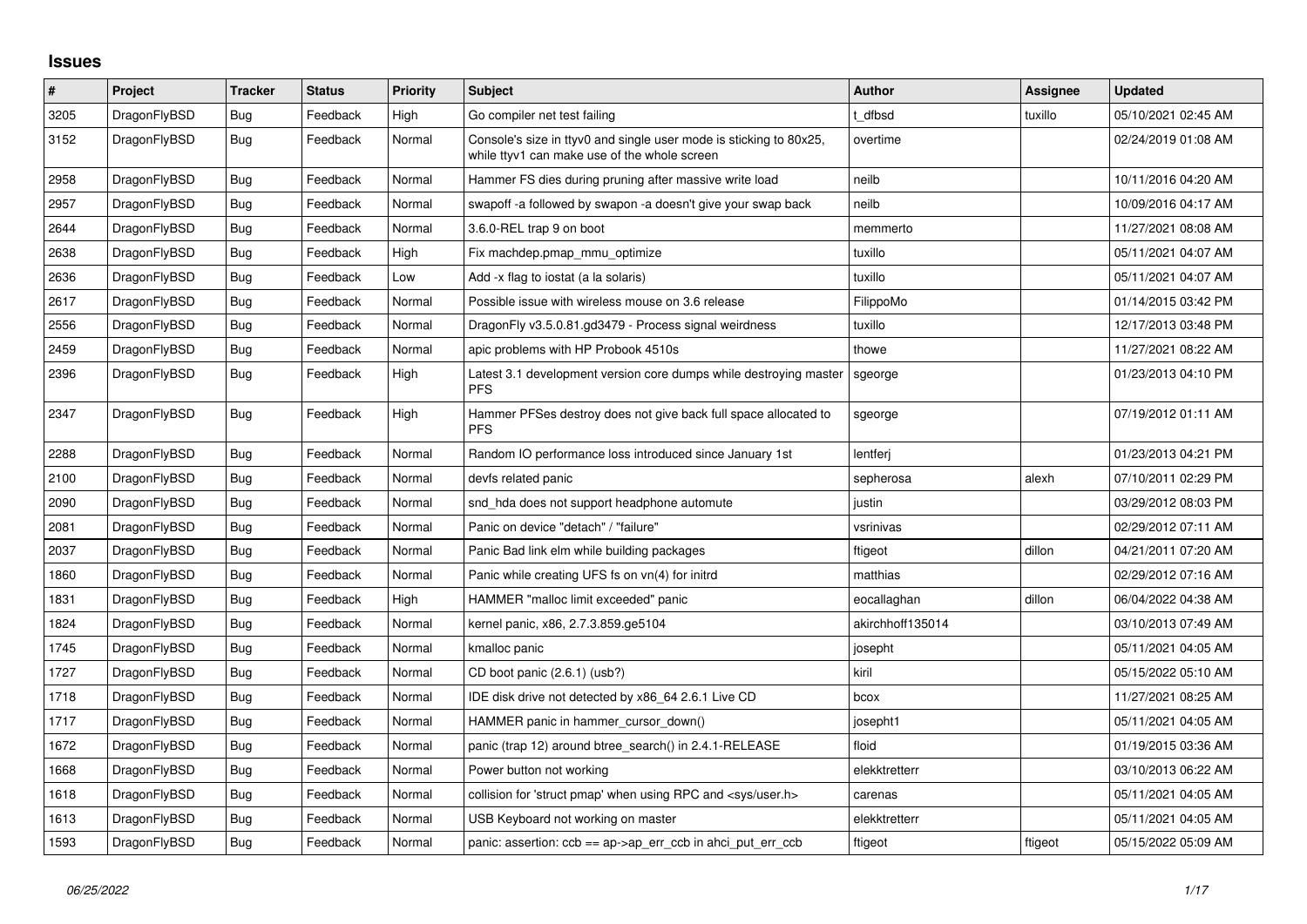| $\sharp$ | Project      | <b>Tracker</b> | <b>Status</b> | <b>Priority</b> | Subject                                                                                                                                                   | <b>Author</b>  | <b>Assignee</b> | <b>Updated</b>      |
|----------|--------------|----------------|---------------|-----------------|-----------------------------------------------------------------------------------------------------------------------------------------------------------|----------------|-----------------|---------------------|
| 1592     | DragonFlyBSD | <b>Bug</b>     | Feedback      | Normal          | AcpiOSUnmapMemory: Warning, deallocation did not track<br>allocation.                                                                                     | eocallaghan    |                 | 06/02/2014 07:45 AM |
| 1591     | DragonFlyBSD | <b>Bug</b>     | Feedback      | Normal          | Lenovo X301 hangs with AHCI Driver CMD TIMEOUT<br>STS=d0 <bsy></bsy>                                                                                      | eocallaghan    |                 | 05/11/2021 04:05 AM |
| 1587     | DragonFlyBSD | <b>Bug</b>     | Feedback      | Normal          | can't gdb across fork                                                                                                                                     | corecode       | tuxillo         | 05/11/2021 03:54 AM |
| 1580     | DragonFlyBSD | <b>Bug</b>     | Feedback      | Normal          | Panic (Fatal trap 12: page fault while in kernel mode) while playing<br>with pf and netif names                                                           | rumcic         |                 | 12/21/2018 01:21 AM |
| 1579     | DragonFlyBSD | <b>Bug</b>     | Feedback      | Normal          | dfly 2.4.1 does not like HP DL360G4p and Smart Array 6400 with<br>MSA <sub>20</sub>                                                                       | tomaz.borstnar | tuxillo         | 06/02/2014 02:44 PM |
| 1577     | DragonFlyBSD | <b>Bug</b>     | Feedback      | Normal          | panic: assertion: leaf->base.obj_id == ip->obj_id in<br>hammer_ip_delete_range                                                                            | qhwt+dfly      |                 | 05/11/2021 04:01 AM |
| 1563     | DragonFlyBSD | <b>Bug</b>     | Feedback      | Normal          | reset(1) doesn't reset terminal to the defaults                                                                                                           | hasso          |                 | 03/10/2013 04:17 AM |
| 1560     | DragonFlyBSD | <b>Bug</b>     | Feedback      | Normal          | Unable to modify partition table on ThinkPad T61p during install                                                                                          | rehsack        |                 | 01/15/2015 08:57 AM |
| 1521     | DragonFlyBSD | <b>Bug</b>     | Feedback      | Normal          | amd64 2.4 livecd won't mount root at boot                                                                                                                 | bolapara       |                 | 01/28/2018 03:45 AM |
| 1489     | DragonFlyBSD | <b>Bug</b>     | Feedback      | Normal          | panic: ufs dirbad: bad dir                                                                                                                                | rumcic         |                 | 03/10/2013 04:34 AM |
| 1486     | DragonFlyBSD | <b>Bug</b>     | Feedback      | Normal          | Interrupt storm related to SATA DVD device                                                                                                                | hasso          |                 | 05/11/2021 04:01 AM |
| 1481     | DragonFlyBSD | <b>Bug</b>     | Feedback      | Normal          | panic: assertion: kva_p(buf) in soopt_from_kbuf (after ipfw pipe<br>show, 2.2.1-R)                                                                        | combiner       |                 | 05/11/2021 04:01 AM |
| 1456     | DragonFlyBSD | <b>Bug</b>     | Feedback      | Normal          | Microsoft wireless desktop problems                                                                                                                       | elekktretterr  |                 | 01/15/2015 08:34 AM |
| 1454     | DragonFlyBSD | <b>Bug</b>     | Feedback      | Normal          | Unable to boot from external USB DVD drive                                                                                                                | elekktretterr  |                 | 05/11/2021 04:01 AM |
| 1448     | DragonFlyBSD | Bug            | Feedback      | Normal          | panic: assertion: _tp->tt_msg->tt_cpuid == mycpuid in<br>tcp_callout_active tcp_output tcp_usr_send netmsg_pru_send<br>netmsg_service tcpmsg_service_loop | dillon         |                 | 05/11/2021 04:00 AM |
| 1429     | DragonFlyBSD | Bug            | Feedback      | Normal          | vkernel bug - "mfree: m->m_nextpkt != NULL"                                                                                                               | dillon         |                 | 05/11/2021 04:00 AM |
| 1428     | DragonFlyBSD | Bug            | Feedback      | Low             | POSIX.1e implementation is too old                                                                                                                        | hasso          | tuxillo         | 05/11/2021 04:00 AM |
| 1411     | DragonFlyBSD | Bug            | Feedback      | Normal          | Burning doesn't work with ahci(4)                                                                                                                         | hasso          | dillon          | 05/11/2021 04:00 AM |
| 1397     | DragonFlyBSD | <b>Bug</b>     | Feedback      | Normal          | jobs -I output inconsistency when called from script                                                                                                      | Anonymous      | tuxillo         | 05/15/2022 05:07 AM |
| 1387     | DragonFlyBSD | <b>Bug</b>     | Feedback      | Normal          | zero-size malloc and ps: kvm_getprocs: Bad address                                                                                                        | qhwt+dfly      |                 | 05/11/2021 04:00 AM |
| 1332     | DragonFlyBSD | Bug            | Feedback      | Normal          | DFBSD 2.2 - Booting usbcdrom/usbsticks on thinkpad hangs on<br>"BTX Halted"                                                                               | tuxillo        |                 | 05/11/2021 04:00 AM |
| 1330     | DragonFlyBSD | Bug            | Feedback      | Normal          | Hammer, usb disk, SYNCHRONIZE CACHE failure                                                                                                               | josepht        |                 | 06/02/2014 04:56 AM |
| 1287     | DragonFlyBSD | <b>Bug</b>     | Feedback      | Normal          | altg configuration doesn't work                                                                                                                           | corecode       | tuxillo         | 05/11/2021 03:51 AM |
| 1282     | DragonFlyBSD | <b>Bug</b>     | Feedback      | Normal          | panic (trap 12) when booting SMP kernel on Atom 330 (dual core)                                                                                           | tomaz.borstnar |                 | 05/11/2021 04:00 AM |
| 1250     | DragonFlyBSD | <b>Bug</b>     | Feedback      | Normal          | Panic upon plugging an USB flash drive into the machine                                                                                                   | rumcic         |                 | 03/10/2013 05:17 AM |
| 1249     | DragonFlyBSD | <b>Bug</b>     | Feedback      | Normal          | panic: ffs vfree: freeing free inode                                                                                                                      | rumcic         |                 | 03/10/2013 05:13 AM |
| 1144     | DragonFlyBSD | <b>Bug</b>     | Feedback      | Normal          | Incorrect clock under KVM                                                                                                                                 | msylvan        |                 | 03/09/2013 01:17 PM |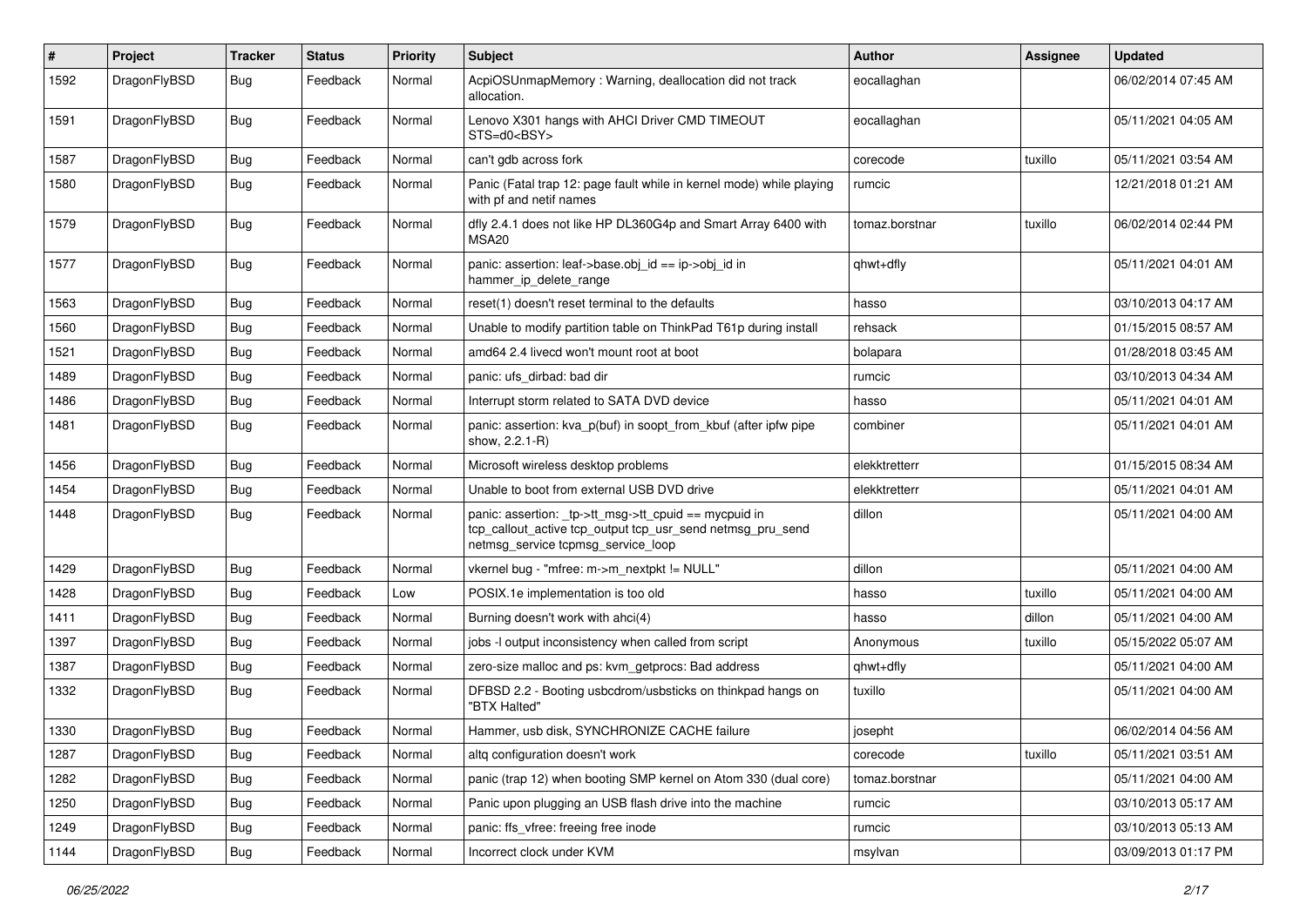| $\vert$ # | Project      | <b>Tracker</b> | <b>Status</b> | <b>Priority</b> | <b>Subject</b>                                                                                         | <b>Author</b>     | <b>Assignee</b> | <b>Updated</b>      |
|-----------|--------------|----------------|---------------|-----------------|--------------------------------------------------------------------------------------------------------|-------------------|-----------------|---------------------|
| 1127      | DragonFlyBSD | <b>Bug</b>     | Feedback      | Low             | cdrom drive not detected                                                                               | tgr               | corecode        | 01/15/2015 08:55 AM |
| 1101      | DragonFlyBSD | <b>Bug</b>     | Feedback      | Normal          | ohci related panic                                                                                     | polachok          |                 | 05/11/2021 04:00 AM |
| 979       | DragonFlyBSD | <b>Bug</b>     | Feedback      | Normal          | Failure-prone USB mass storage (SB600? msdosfs? CAM?)                                                  | floid             |                 | 01/15/2015 08:38 AM |
| 911       | DragonFlyBSD | Bug            | Feedback      | Normal          | kldload/kernel linker can exceed malloc reserve and panic system                                       | corecode          | tuxillo         | 05/11/2021 03:51 AM |
| 901       | DragonFlyBSD | Bug            | Feedback      | Normal          | route show needs to get data from all cpus                                                             | corecode          | tuxillo         | 05/11/2021 03:50 AM |
| 847       | DragonFlyBSD | <b>Bug</b>     | Feedback      | Normal          | processes getting stuck on mount point                                                                 | corecode          | tuxillo         | 05/11/2021 03:50 AM |
| 846       | DragonFlyBSD | <b>Bug</b>     | Feedback      | Normal          | USB bugs:usb mouse can't used!                                                                         | frankning         |                 | 01/15/2015 08:36 AM |
| 806       | DragonFlyBSD | <b>Bug</b>     | Feedback      | Normal          | boot error on MacBook                                                                                  | tralamazza        |                 | 06/04/2022 05:28 AM |
| 570       | DragonFlyBSD | Bug            | Feedback      | Normal          | 1.8.x: ACPI problems                                                                                   | qhwt+dfly         |                 | 06/02/2014 03:45 AM |
| 385       | DragonFlyBSD | Bug            | Feedback      | Low             | Mail archive address removal                                                                           | justin            | justin          | 03/09/2013 11:24 AM |
| 293       | DragonFlyBSD | Bug            | Feedback      | Low             | Various updates to the handbook                                                                        | victor            | victor          | 03/10/2013 04:46 AM |
| 285       | DragonFlyBSD | Bug            | Feedback      | Low             | interrupt latency with re without ip address configured                                                | thomas.nikolajsen |                 | 02/20/2014 10:30 AM |
| 243       | DragonFlyBSD | Bug            | Feedback      | Normal          | weird behavior in the shell                                                                            | swildner          |                 | 05/31/2022 02:51 PM |
| 2721      | DragonFlyBSD | Submit         | Feedback      | Low             | Some few zalloc calls to objcache ones replacements                                                    | dclink            | tuxillo         | 05/11/2021 04:08 AM |
| 2717      | DragonFlyBSD | Submit         | Feedback      | Normal          | Out of range numeric handling                                                                          | dclink            | tuxillo         | 05/11/2021 04:08 AM |
| 2438      | DragonFlyBSD | Submit         | Feedback      | Normal          | <b>TRIM</b> fixes                                                                                      | Anonymous         | tuxillo         | 05/11/2021 03:45 AM |
| 3318      | DragonFlyBSD | Bug            | In Progress   | Normal          | Segmenation fault when a process resumed with checkpt exits                                            | zabolekar         | tuxillo         | 06/18/2022 08:24 AM |
| 3317      | DragonFlyBSD | <b>Bug</b>     | In Progress   | Normal          | Network vtnet0 not working on Hetzner cloud                                                            | mneumann          |                 | 06/18/2022 03:55 AM |
| 3310      | DragonFlyBSD | Bug            | In Progress   | Normal          | NVMM+QEMU fail to boot with UEFI: Mem Assist Failed<br>[gpa=0xfffffff0]                                | liweitianux       |                 | 01/11/2022 03:22 PM |
| 3299      | DragonFlyBSD | <b>Bug</b>     | In Progress   | Normal          | DragonFlyBSD reports utterly wrong uptime (most of the time, right<br>after booting in)                | adrian            |                 | 11/11/2021 01:43 PM |
| 3295      | DragonFlyBSD | <b>Bug</b>     | In Progress   | Normal          | Adapt devel/libvirt for nymm                                                                           | tuxillo           | tuxillo         | 11/03/2021 04:56 PM |
| 3269      | DragonFlyBSD | <b>Bug</b>     | In Progress   | Normal          | Is double-buffer'd buf still required by HAMMER2?                                                      | tkusumi           |                 | 05/12/2021 04:09 PM |
| 3113      | DragonFlyBSD | <b>Bug</b>     | In Progress   | Urgent          | Booting vKernel fails due being out of swap space                                                      | tcullen           |                 | 05/11/2021 04:14 AM |
| 3111      | DragonFlyBSD | Bug            | In Progress   | High            | Mouse lags every second heavily under X11                                                              | mneumann          |                 | 12/12/2017 09:46 PM |
| 3089      | DragonFlyBSD | <b>Bug</b>     | In Progress   | Normal          | vtnet(4) - disable TCP checksum offload by default                                                     | ilane             | vadaszi         | 05/11/2021 04:14 AM |
| 3028      | DragonFlyBSD | Bug            | In Progress   | Normal          | installer: confusion of set/get disk encryption passphrase dialogs                                     | liweitianux       | tuxillo         | 06/03/2022 05:13 PM |
| 3021      | DragonFlyBSD | <b>Bug</b>     | In Progress   | Normal          | sys/dev/drm/i915/i915_gem_stolen.c:115]: (error) Signed integer<br>overflow for expression '65535<<20' | dcb               |                 | 04/11/2017 12:46 PM |
| 3011      | DragonFlyBSD | <b>Bug</b>     | In Progress   | Normal          | dragonfly/sys/dev/netif/re/re.c: suspicious code ?                                                     | dcb               |                 | 07/29/2017 01:26 AM |
| 2819      | DragonFlyBSD | Bug            | In Progress   | Normal          | Random micro system freezes after a week of uptime                                                     | ftigeot           | dillon          | 08/16/2015 08:46 PM |
| 2797      | DragonFlyBSD | Bug            | In Progress   | Low             | vkernels with & without machdep.pmap_mmu_optimize                                                      | yellowrabbit2010  |                 | 11/27/2021 08:06 AM |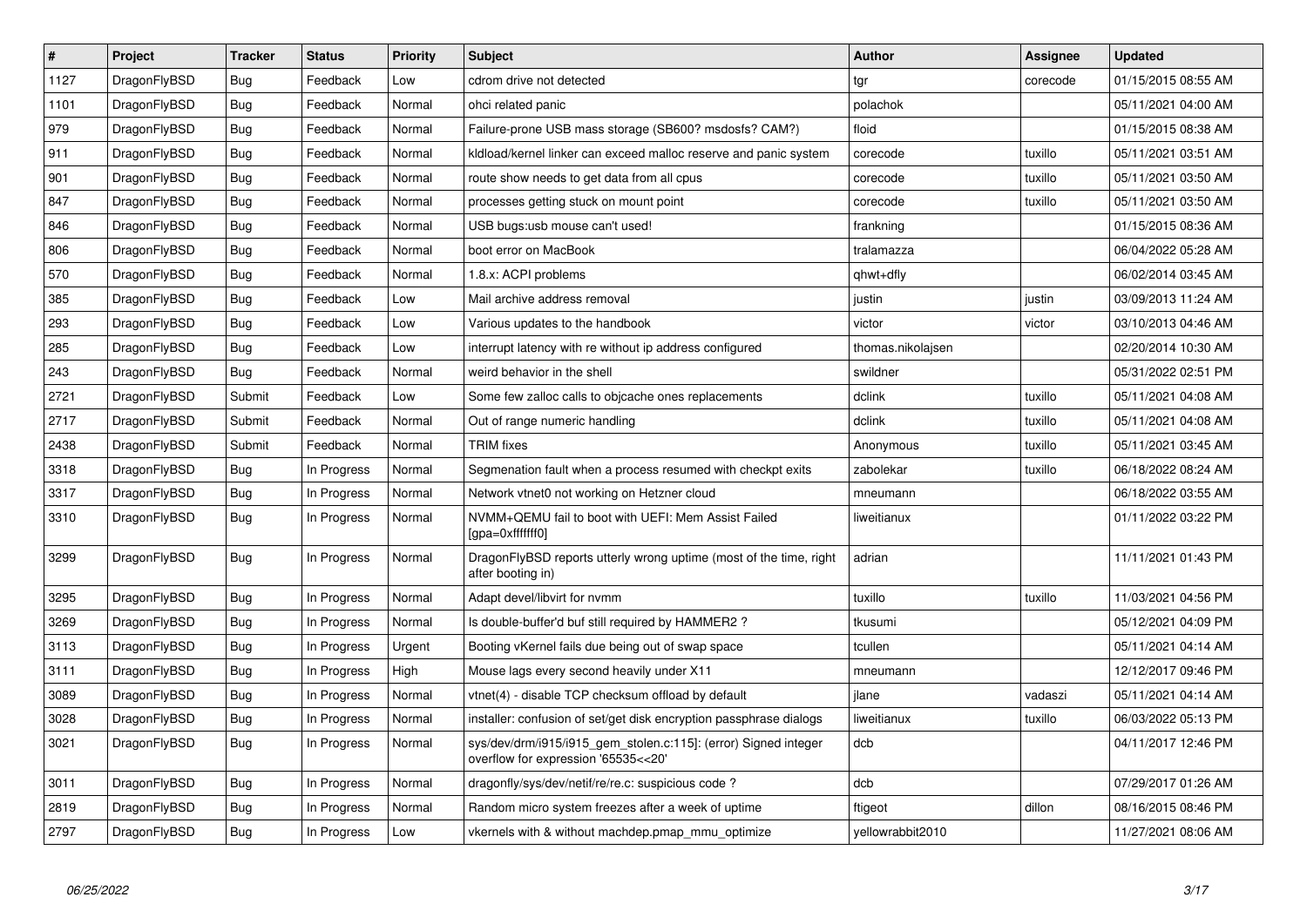| $\sharp$ | Project      | <b>Tracker</b> | <b>Status</b> | <b>Priority</b> | Subject                                                                                                   | <b>Author</b>     | Assignee | <b>Updated</b>      |
|----------|--------------|----------------|---------------|-----------------|-----------------------------------------------------------------------------------------------------------|-------------------|----------|---------------------|
| 2731     | DragonFlyBSD | Bug            | In Progress   | Normal          | Screen full of random colors when starting Xorg with Intel Haswell<br>HD Graphics P4600                   | jkatzmaier        |          | 11/12/2014 04:08 PM |
| 2631     | DragonFlyBSD | Bug            | In Progress   | Low             | Verify library versioning current with full package build and switch it<br>on (after publishing packages) | tuxillo           |          | 05/11/2021 04:06 AM |
| 2549     | DragonFlyBSD | <b>Bug</b>     | In Progress   | Normal          | netgraph7: Kernel page fault.                                                                             | russiane39        | nant     | 05/10/2013 11:20 PM |
| 2499     | DragonFlyBSD | <b>Bug</b>     | In Progress   | Urgent          | DRAGONFLY_3_2 lockd not responding correctly                                                              | Nerzhul           |          | 01/22/2013 12:47 PM |
| 2414     | DragonFlyBSD | <b>Bug</b>     | In Progress   | Normal          | Lenovo S10 acpi freeze (not new)                                                                          | davshao           |          | 05/11/2021 04:13 AM |
| 2391     | DragonFlyBSD | <b>Bug</b>     | In Progress   | Normal          | System lock with ahci and acpi enabled on ATI RS690 chipset with<br>SMB600 sata controller                | jorisgio          | vadaszi  | 06/03/2015 03:51 PM |
| 2360     | DragonFlyBSD | <b>Bug</b>     | In Progress   | Normal          | Wishlist: virtio driver import                                                                            | vsrinivas         |          | 06/04/2022 04:16 AM |
| 2358     | DragonFlyBSD | <b>Bug</b>     | In Progress   | Normal          | DFBSD v3.0.2.32.g928ca - panic: hammer: insufficient undo FIFO<br>space!                                  | tuxillo           | tuxillo  | 05/10/2021 02:50 AM |
| 2353     | DragonFlyBSD | <b>Bug</b>     | In Progress   | Normal          | panic: assertion "gd->gd_spinlocks_wr == 0" failed in<br>bsd4_schedulerclock                              | jaydg             | alexh    | 11/28/2012 01:57 AM |
| 2351     | DragonFlyBSD | <b>Bug</b>     | In Progress   | Normal          | DFBSD v3.1.0.579.g44ccf - Stuck during startup, random freezes                                            | tuxillo           |          | 04/24/2012 08:21 AM |
| 2345     | DragonFlyBSD | <b>Bug</b>     | In Progress   | Normal          | DFBSD v3.1.0.457.gd679f - NFS panic on diskless station                                                   | tuxillo           |          | 04/07/2012 05:22 PM |
| 2296     | DragonFlyBSD | <b>Bug</b>     | In Progress   | High            | panic: assertion "m->wire_count > 0" failed                                                               | thomas.nikolajsen |          | 08/30/2012 06:09 AM |
| 2282     | DragonFlyBSD | <b>Bug</b>     | In Progress   | Normal          | gdb segfaults with certain corefiles                                                                      | tuxillo           |          | 01/18/2012 04:40 PM |
| 2013     | DragonFlyBSD | <b>Bug</b>     | In Progress   | Normal          | oversized DMA request loop                                                                                | josepht           |          | 05/11/2021 04:06 AM |
| 1921     | DragonFlyBSD | <b>Bug</b>     | In Progress   | Normal          | we miss mlockall                                                                                          | alexh             | tuxillo  | 06/18/2022 04:08 AM |
| 1819     | DragonFlyBSD | Bug            | In Progress   | Low             | truss - Major revamping task list                                                                         | tuxillo           | tuxillo  | 11/27/2021 08:45 AM |
| 1749     | DragonFlyBSD | <b>Bug</b>     | In Progress   | Normal          | HAMMER fsstress panic in hammer_flush_inode_core<br>'ip->flush_state != HAMMER_FST_FLUSH'                 | vsrinivas         |          | 05/11/2021 04:06 AM |
| 1744     | DragonFlyBSD | <b>Bug</b>     | In Progress   | Normal          | HAMMER fsstress panic in hammer_setup_child_callback                                                      | vsrinivas         |          | 05/11/2021 04:05 AM |
| 1669     | DragonFlyBSD | <b>Bug</b>     | In Progress   | Normal          | Drive wont open using button                                                                              | elekktretterr     |          | 02/29/2012 12:05 PM |
| 1661     | DragonFlyBSD | <b>Bug</b>     | In Progress   | Normal          | panic on password entry mount smb filesystem                                                              | vsrinivas         |          | 11/27/2021 08:29 AM |
| 1584     | DragonFlyBSD | Bug            | In Progress   | Normal          | can't use ssh from jail: debug1: read_passphrase: can't open<br>/dev/tty: Device busy                     | corecode          | tuxillo  | 05/11/2021 03:53 AM |
| 1583     | DragonFlyBSD | <b>Bug</b>     | In Progress   | Normal          | panic: assertion: cursor->trans->sync_lock_refs > 0 in<br>hammer_recover_cursor                           | corecode          | tuxillo  | 05/11/2021 03:53 AM |
| 1547     | DragonFlyBSD | <b>Bug</b>     | In Progress   | Normal          | disklabel64 automatic sizing                                                                              | corecode          | tuxillo  | 05/11/2021 03:52 AM |
| 1528     | DragonFlyBSD | Bug            | In Progress   | Normal          | ktrace does not show proper return values for pipe(2)                                                     | corecode          | tuxillo  | 05/11/2021 03:52 AM |
| 1502     | DragonFlyBSD | <b>Bug</b>     | In Progress   | Normal          | Lock while deleting files from nohistory HAMMER directories                                               | hasso             |          | 03/10/2013 04:28 AM |
| 1475     | DragonFlyBSD | <b>Bug</b>     | In Progress   | Normal          | kernel blocks with low memory and syscons setting a high res mode<br>scrollback                           | corecode          | tuxillo  | 05/11/2021 03:52 AM |
| 1469     | DragonFlyBSD | <b>Bug</b>     | In Progress   | Normal          | Hammer history security concern                                                                           | corecode          | tuxillo  | 05/11/2021 03:52 AM |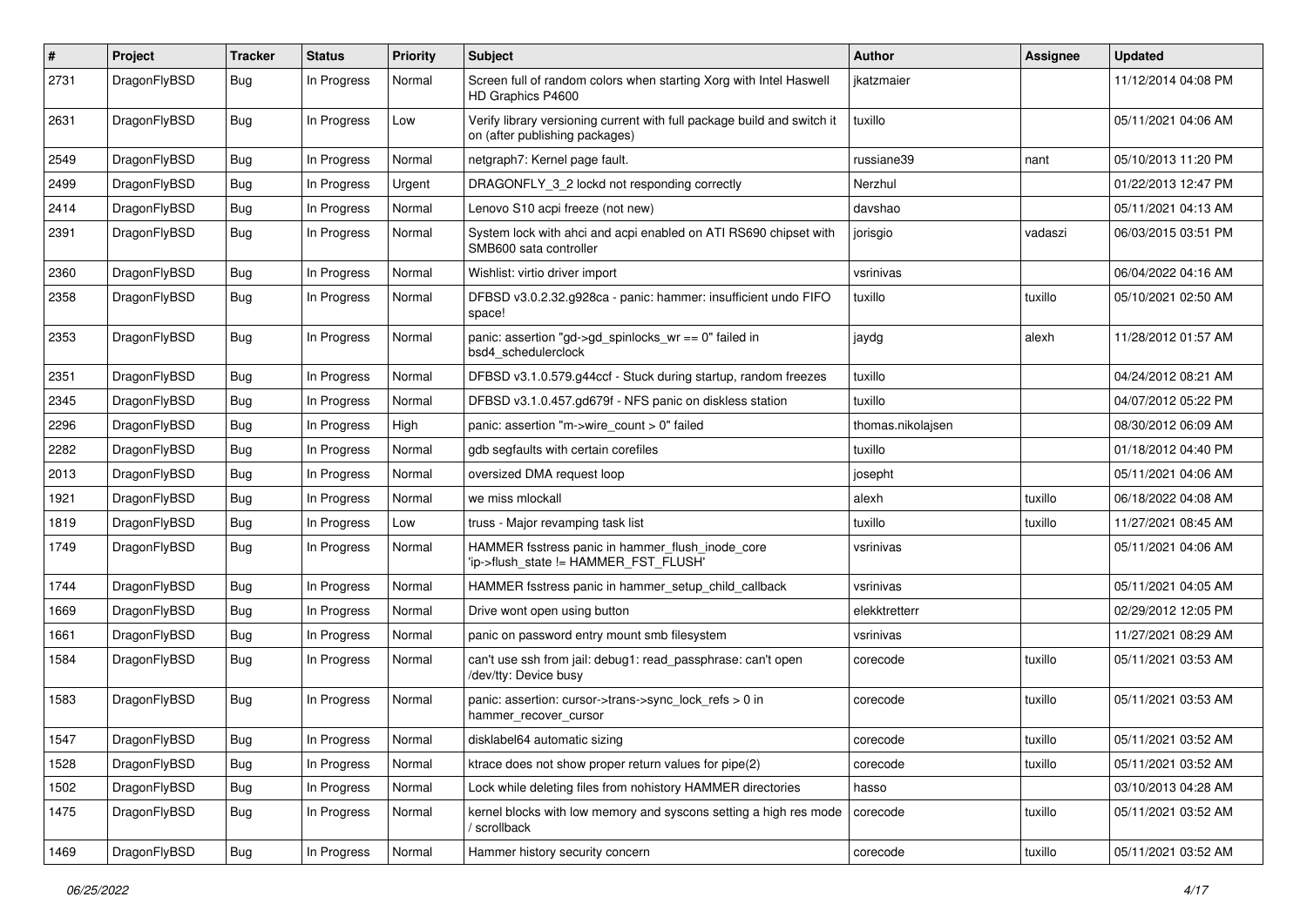| #    | Project      | <b>Tracker</b> | <b>Status</b> | <b>Priority</b> | <b>Subject</b>                                                                                            | <b>Author</b>      | Assignee  | <b>Updated</b>      |
|------|--------------|----------------|---------------|-----------------|-----------------------------------------------------------------------------------------------------------|--------------------|-----------|---------------------|
| 1390 | DragonFlyBSD | Bug            | In Progress   | Normal          | Use id_t type for {get, set}priority()                                                                    | Anonymous          | tuxillo   | 07/05/2019 02:18 AM |
| 1368 | DragonFlyBSD | <b>Bug</b>     | In Progress   | Normal          | suspend signal race?                                                                                      | qhwt+dfly          |           | 05/11/2021 03:51 AM |
| 1336 | DragonFlyBSD | <b>Bug</b>     | In Progress   | Normal          | Still looking for reports of missed directory entries w/ HAMMER                                           | dillon             |           | 05/11/2021 04:00 AM |
| 1307 | DragonFlyBSD | Bug            | In Progress   | Normal          | hammer tid -2 shows unexpected result                                                                     | corecode           |           | 10/18/2016 05:29 PM |
| 1302 | DragonFlyBSD | <b>Bug</b>     | In Progress   | Normal          | Checkpoint regression?                                                                                    | sjg                | sjg       | 07/10/2013 05:22 PM |
| 1218 | DragonFlyBSD | <b>Bug</b>     | In Progress   | Normal          | panic: assertion: $error == 0$ in hammer start transaction                                                | rumcic             |           | 05/11/2021 04:00 AM |
| 1181 | DragonFlyBSD | <b>Bug</b>     | In Progress   | Normal          | ACX111 panic                                                                                              | elekktretterr      |           | 05/11/2021 04:00 AM |
| 1148 | DragonFlyBSD | Bug            | In Progress   | Low             | BCM4311 wireless network adapter detected but not functional                                              | archimedes.gaviola |           | 05/11/2021 04:00 AM |
| 1030 | DragonFlyBSD | Bug            | In Progress   | Normal          | msdosfs umount panic                                                                                      | corecode           | tuxillo   | 05/11/2021 03:51 AM |
| 998  | DragonFlyBSD | <b>Bug</b>     | In Progress   | Normal          | Unconfiguring a vn while it is mounted                                                                    | rumcic             | tuxillo   | 05/11/2021 04:00 AM |
| 884  | DragonFlyBSD | <b>Bug</b>     | In Progress   | High            | Performance/memory problems under filesystem IO load                                                      | hasso              |           | 05/11/2021 03:50 AM |
| 781  | DragonFlyBSD | <b>Bug</b>     | In Progress   | Normal          | fdisk uses wrong geometry on usb flash drives                                                             | corecode           | tuxillo   | 05/11/2021 03:50 AM |
| 742  | DragonFlyBSD | Bug            | In Progress   | Normal          | umount problems with multiple mounts                                                                      | corecode           | tuxillo   | 06/25/2022 04:02 AM |
| 725  | DragonFlyBSD | Bug            | In Progress   | Low             | 'make distribution' fails w/'ro' /usr/obj                                                                 | c.turner           |           | 03/09/2013 01:01 PM |
| 604  | DragonFlyBSD | <b>Bug</b>     | In Progress   | Normal          | 1.8.1-RELEASE - clock runs fast on mainboard ASUS P5A-B                                                   | yeti               |           | 05/11/2021 03:55 AM |
| 331  | DragonFlyBSD | Bug            | In Progress   | Normal          | ftpsesame (aka Bridging S01E03)                                                                           | bastyaelvtars      |           | 03/09/2013 12:28 PM |
| 168  | DragonFlyBSD | <b>Bug</b>     | In Progress   | Normal          | Livelocked limit engaged while trying to setup IPW wireless                                               | mschacht           | sepherosa | 05/11/2021 04:05 AM |
| 3160 | DragonFlyBSD | Submit         | In Progress   | Normal          | State the implementation difference in pkill/pgrep manual                                                 | sevan              | tuxillo   | 06/03/2022 05:15 PM |
| 3145 | DragonFlyBSD | Submit         | In Progress   | Normal          | Update libelf to FreeBSD 12 current and build as base library usable<br>by ports                          | davshao            | tuxillo   | 08/20/2021 03:58 PM |
| 3031 | DragonFlyBSD | Submit         | In Progress   | Normal          | Update drm/radeon to Linux 4.7.10 as much as possible                                                     | davshao            | ftigeot   | 08/19/2021 12:33 PM |
| 1700 | DragonFlyBSD | Submit         | In Progress   | Normal          | skip boot2 menu on <enter></enter>                                                                        | Johannes.Hofmann   | tuxillo   | 05/15/2022 08:35 AM |
| 1398 | DragonFlyBSD | Submit         | In Progress   | Normal          | hdestroy(3) restricts hash key to point to malloc'ed space                                                | Anonymous          |           | 08/20/2021 04:06 PM |
| 3316 | DragonFlyBSD | Bug            | New           | Normal          | hammer2_dirent_create() allows creating >1 dirents with the same<br>name                                  | tkusumi            |           | 06/05/2022 12:35 PM |
| 3314 | DragonFlyBSD | Bug            | <b>New</b>    | Normal          | Bring virtio console(4) from FreeBSD                                                                      | tuxillo            | tuxillo   | 05/29/2022 08:24 AM |
| 3313 | DragonFlyBSD | Bug            | <b>New</b>    | Normal          | Can't boot from my live USB at all. The kernel loading process<br>hangs.                                  | rempas             |           | 06/03/2022 12:16 AM |
| 3311 | DragonFlyBSD | <b>Bug</b>     | <b>New</b>    | Low             | TrueCrypt support may cause kernel crash                                                                  | arcade@b1t.name    |           | 04/29/2022 06:19 AM |
| 3302 | DragonFlyBSD | <b>Bug</b>     | <b>New</b>    | Normal          | Will not boot on System76 Lemur Pro (lemp10)                                                              | piecuch            |           | 11/03/2021 10:21 AM |
| 3301 | DragonFlyBSD | <b>Bug</b>     | <b>New</b>    | Normal          | Gkrellm from the packages is not showing logged in users in main<br>window, logged in users always $== 0$ | adrian             |           | 01/08/2022 04:24 AM |
| 3300 | DragonFlyBSD | <b>Bug</b>     | <b>New</b>    | Normal          | Running Xvnc from TigerVNC package through the INETD daemon<br>in TCP WAIT mode fails hard                | adrian             |           | 01/08/2022 04:25 AM |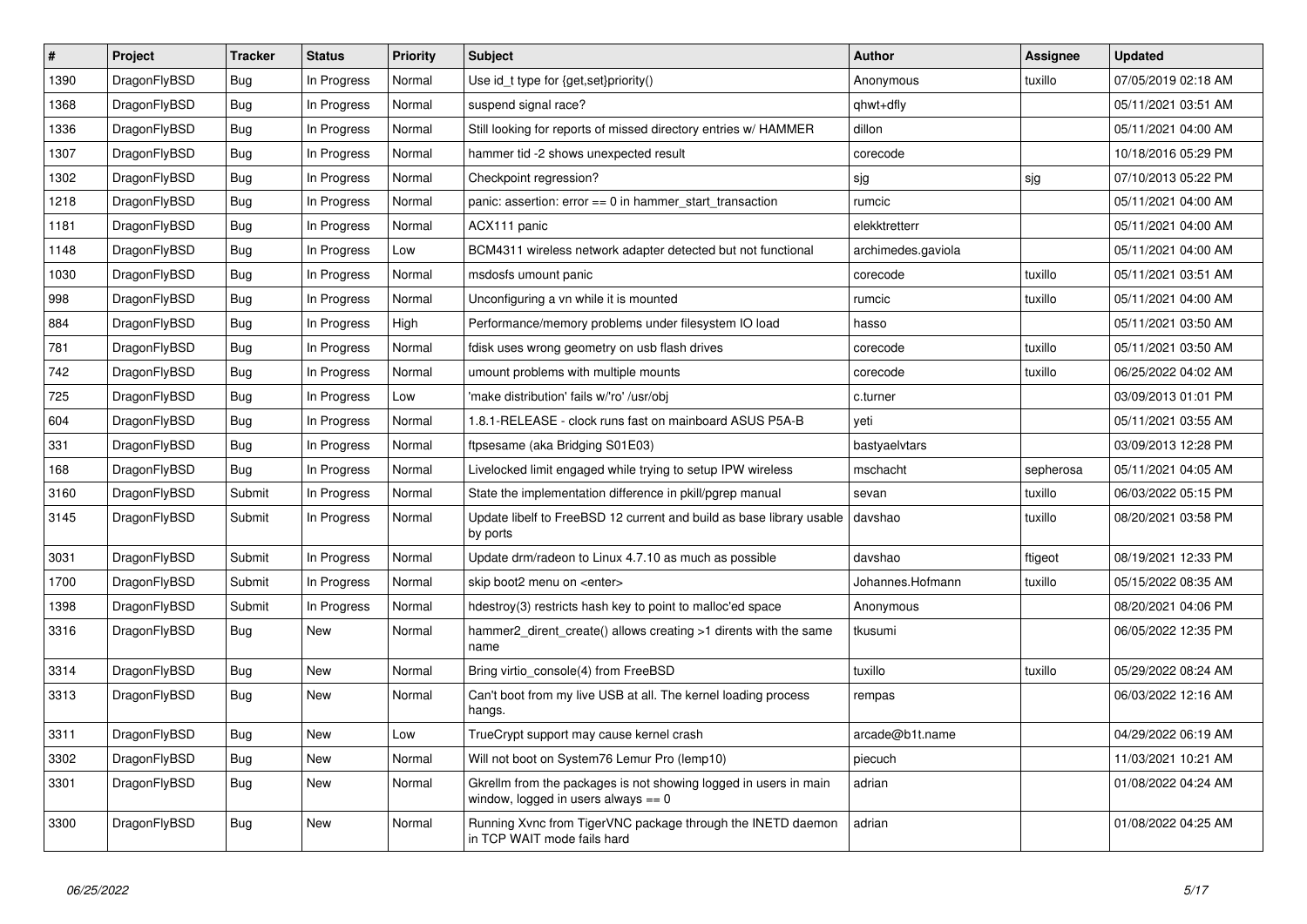| $\sharp$ | Project      | <b>Tracker</b> | <b>Status</b> | <b>Priority</b> | Subject                                                                                    | <b>Author</b>     | Assignee | <b>Updated</b>      |
|----------|--------------|----------------|---------------|-----------------|--------------------------------------------------------------------------------------------|-------------------|----------|---------------------|
| 3298     | DragonFlyBSD | Bug            | <b>New</b>    | Normal          | Running "w" and having logged in via XDM through VNC, "w" prints<br>an extra error message | piecuch           |          | 10/25/2021 09:16 AM |
| 3284     | DragonFlyBSD | Bug            | <b>New</b>    | Normal          | Wrong towlower() result for U+038A                                                         | bhaible           |          | 07/10/2021 03:34 AM |
| 3283     | DragonFlyBSD | Bug            | New           | Normal          | mknodat() cannot create FIFOs                                                              | bhaible           |          | 07/10/2021 03:34 AM |
| 3282     | DragonFlyBSD | <b>Bug</b>     | <b>New</b>    | Normal          | unexpected errno value from fopen()                                                        | bhaible           |          | 07/10/2021 03:34 AM |
| 3281     | DragonFlyBSD | <b>Bug</b>     | <b>New</b>    | Normal          | Crash after leaving unattended for a while                                                 | bhaible           |          | 07/10/2021 03:32 AM |
| 3280     | DragonFlyBSD | <b>Bug</b>     | <b>New</b>    | Normal          | KMS console and i915(4) not working in 6.0                                                 | cmusser           |          | 07/10/2021 03:35 AM |
| 3278     | DragonFlyBSD | <b>Bug</b>     | <b>New</b>    | Normal          | Second screen image is distorted                                                           | arcade@b1t.name   |          | 07/10/2021 03:36 AM |
| 3266     | DragonFlyBSD | Bug            | New           | High            | Filesystems broken due to "KKASSERT(count &<br>TOK_COUNTMASK);"                            | tkusumi           |          | 03/15/2021 01:21 PM |
| 3252     | DragonFlyBSD | Bug            | <b>New</b>    | Normal          | tcsetattr/tcgetattr set errno incorrectly on non-TTY                                       | tonyc             |          | 10/26/2020 09:34 PM |
| 3249     | DragonFlyBSD | <b>Bug</b>     | <b>New</b>    | Normal          | HAMMER2 fsync(2) not working properly                                                      | tkusumi           |          | 09/21/2020 07:07 AM |
| 3247     | DragonFlyBSD | <b>Bug</b>     | <b>New</b>    | Normal          | Kernel panic doing nothing much                                                            | phma              |          | 09/12/2020 11:40 PM |
| 3246     | DragonFlyBSD | <b>Bug</b>     | New           | Normal          | HAMMER2 unable to handle ENOSPC properly                                                   | tkusumi           |          | 09/04/2020 11:11 AM |
| 3245     | DragonFlyBSD | <b>Bug</b>     | <b>New</b>    | Normal          | panic: free: guard1x fail, i915 load from loader.conf                                      | polachok          |          | 08/21/2020 10:36 AM |
| 3243     | DragonFlyBSD | Bug            | <b>New</b>    | Normal          | SMART status not reported properly for SSD disks                                           | daftaupe          |          | 09/09/2020 11:03 PM |
| 3240     | DragonFlyBSD | Bug            | <b>New</b>    | High            | compile error because of openssl with /usr/dports/security/rhash for<br>mysql 8 install    | <b>UlasSAYGIN</b> |          | 06/04/2020 08:05 AM |
| 3239     | DragonFlyBSD | <b>Bug</b>     | <b>New</b>    | Normal          | unable to SIGKILL glitched emacs                                                           | piecuch           |          | 05/26/2020 03:30 AM |
| 3238     | DragonFlyBSD | <b>Bug</b>     | New           | Normal          | race conditions when printing from vkernel console                                         | piecuch           |          | 05/19/2020 02:50 PM |
| 3235     | DragonFlyBSD | <b>Bug</b>     | New           | Normal          | Kernel panic in devfs_vnops.c                                                              | mneumann          |          | 04/28/2020 07:00 AM |
| 3231     | DragonFlyBSD | <b>Bug</b>     | New           | Normal          | wifi drops on 5.8                                                                          | tse               |          | 04/06/2020 05:08 AM |
| 3228     | DragonFlyBSD | <b>Bug</b>     | <b>New</b>    | Low             | pfi kif unref: state refcount $\leq$ 0 in dmesg                                            | justin            |          | 03/05/2021 06:39 AM |
| 3226     | DragonFlyBSD | Bug            | New           | Normal          | Xorg freezes in vm: thread stuck in "objtrm1"                                              | peeter            |          | 04/08/2020 02:10 AM |
| 3225     | DragonFlyBSD | <b>Bug</b>     | New           | Normal          | nfsd freeze when using qemu                                                                | tse               |          | 03/17/2020 11:52 AM |
| 3224     | DragonFlyBSD | <b>Bug</b>     | <b>New</b>    | Normal          | Kernel panic when trying to ping6                                                          | zhtw              |          | 03/08/2020 08:55 AM |
| 3222     | DragonFlyBSD | <b>Bug</b>     | New           | Normal          | gcc - undefined reference to '__atomic_load' (missing libatomic?)                          | mneumann          |          | 02/08/2020 02:45 AM |
| 3219     | DragonFlyBSD | <b>Bug</b>     | <b>New</b>    | Normal          | x11/xorg port can not be build                                                             | UlasSAYGIN        |          | 03/31/2020 08:57 AM |
| 3218     | DragonFlyBSD | Bug            | <b>New</b>    | Normal          | Kernel panics are not sent to comconsole when booted over EFI                              | mqudsi            |          | 12/02/2019 08:52 PM |
| 3217     | DragonFlyBSD | <b>Bug</b>     | <b>New</b>    | Normal          | rescue tools: make install fails if rescue folder doesn't exist                            | t dfbsd           |          | 11/27/2019 08:16 PM |
| 3215     | DragonFlyBSD | Bug            | New           | Normal          | Hang in tcdrain(3) after write(3)                                                          | noloader          |          | 11/25/2019 03:08 PM |
| 3209     | DragonFlyBSD | <b>Bug</b>     | New           | Normal          | svc has some minor bugs                                                                    | arcade@b1t.name   |          | 10/24/2019 09:08 AM |
| 3208     | DragonFlyBSD | <b>Bug</b>     | New           | Normal          | Crash related to nfsd                                                                      | tse               |          | 06/11/2020 05:52 AM |
| 3199     | DragonFlyBSD | <b>Bug</b>     | New           | Normal          | PFS label not found panic                                                                  | tse               |          | 08/21/2019 03:51 AM |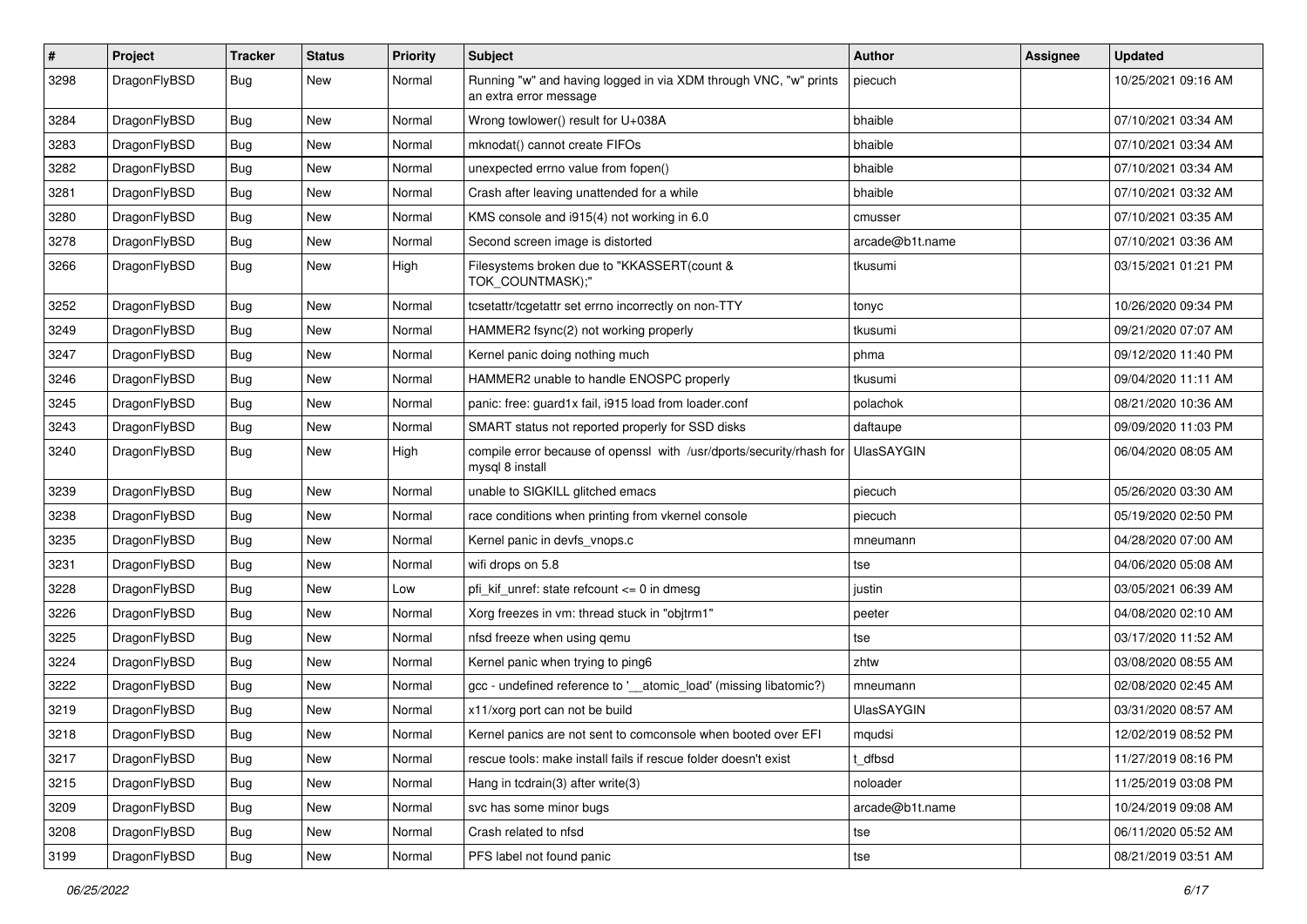| $\vert$ # | Project      | <b>Tracker</b> | <b>Status</b> | <b>Priority</b> | <b>Subject</b>                                                                                                                                              | Author                 | Assignee | <b>Updated</b>      |
|-----------|--------------|----------------|---------------|-----------------|-------------------------------------------------------------------------------------------------------------------------------------------------------------|------------------------|----------|---------------------|
| 3197      | DragonFlyBSD | Bug            | <b>New</b>    | Normal          | DragonFly upgrades                                                                                                                                          | tse                    |          | 04/18/2020 04:18 PM |
| 3196      | DragonFlyBSD | Bug            | <b>New</b>    | Normal          | test issue after redmine upgrade (2)                                                                                                                        | tuxillo                |          | 07/05/2019 04:33 AM |
| 3194      | DragonFlyBSD | Bug            | New           | High            | Hammer kernel crash on mirror-stream of PFS after upgrade<br>(assertion "cursor->flags &<br>HAMMER_CURSOR_ITERATE_CHECK" failed in<br>hammer_btree_iterate) | Anonymous              |          | 06/29/2019 01:32 PM |
| 3189      | DragonFlyBSD | <b>Bug</b>     | New           | Normal          | Allow DragonFly Mail Agent to accept an alternate config via<br>command line switch                                                                         | iang                   |          | 08/16/2021 12:42 AM |
| 3184      | DragonFlyBSD | Bug            | New           | Normal          | tsleep(9) return value when PCATCH specified                                                                                                                | tkusumi                |          | 04/03/2019 06:49 AM |
| 3170      | DragonFlyBSD | Bug            | <b>New</b>    | Normal          | repeatable nfsd crash                                                                                                                                       | tse                    |          | 06/11/2020 05:52 AM |
| 3165      | DragonFlyBSD | <b>Bug</b>     | New           | Normal          | Looping at boot time                                                                                                                                        | gop                    |          | 12/28/2018 01:04 PM |
| 3157      | DragonFlyBSD | Bug            | New           | Normal          | TP-Link UE300 not working in 5.2-RELEASE                                                                                                                    | tuxillo                |          | 11/15/2018 02:08 PM |
| 3143      | DragonFlyBSD | <b>Bug</b>     | New           | Normal          | assertion "0" failed in hammer2_inode_xop_chain_sync                                                                                                        | cbin                   |          | 07/18/2018 12:50 PM |
| 3141      | DragonFlyBSD | <b>Bug</b>     | <b>New</b>    | Normal          | dhclient blocks boot process                                                                                                                                | rowo                   |          | 12/16/2018 11:01 AM |
| 3139      | DragonFlyBSD | Bug            | <b>New</b>    | Normal          | USB Mouse Does Not Work in DragonflyBSD guest on VirtualBox                                                                                                 | chiguy1256             |          | 06/24/2018 10:14 PM |
| 3134      | DragonFlyBSD | <b>Bug</b>     | <b>New</b>    | Normal          | RFC 3021 (/31 networks) appear to be unsupported                                                                                                            | iailbird               |          | 05/16/2018 11:03 PM |
| 3132      | DragonFlyBSD | Bug            | New           | Low             | unifdef mined                                                                                                                                               | bcallah                |          | 04/26/2018 08:34 PM |
| 3129      | DragonFlyBSD | <b>Bug</b>     | <b>New</b>    | High            | Kernel panic with 5.2.0 on A2SDi-4C-HLN4F                                                                                                                   | stateless              |          | 04/24/2018 12:50 AM |
| 3124      | DragonFlyBSD | <b>Bug</b>     | <b>New</b>    | High            | DragonFlyBSD 5.0.2 with Hammer2 with UEFI install doesn't boot                                                                                              | wiesl                  |          | 06/18/2019 05:07 AM |
| 3120      | DragonFlyBSD | Bug            | <b>New</b>    | Normal          | Intel AC 8260 firmware does not load                                                                                                                        | Vintodrimmer           |          | 08/28/2018 03:30 AM |
| 3117      | DragonFlyBSD | <b>Bug</b>     | <b>New</b>    | Normal          | Problem with colours if "intel" video-driver used                                                                                                           | dpostolov              |          | 01/07/2018 11:35 PM |
| 3116      | DragonFlyBSD | <b>Bug</b>     | New           | Normal          | da0 detects on very big volume if to remove usb install stick and<br>reboot on Intel NUC5PPYH                                                               | dpostolov              |          | 01/07/2018 09:40 PM |
| 3110      | DragonFlyBSD | <b>Bug</b>     | <b>New</b>    | Normal          | crash with ipfw3 under load                                                                                                                                 | bnegre82               |          | 12/09/2017 06:22 AM |
| 3107      | DragonFlyBSD | <b>Bug</b>     | <b>New</b>    | Low             | ACPI interrupt storm when loading i915 on Lenovo T460                                                                                                       | oyvinht                |          | 07/15/2020 07:01 AM |
| 3101      | DragonFlyBSD | <b>Bug</b>     | <b>New</b>    | Low             | PFI CGI install not working in dragonflybsd 5.0.1 USB install                                                                                               | bnegre82               |          | 05/11/2021 04:14 AM |
| 3076      | DragonFlyBSD | <b>Bug</b>     | <b>New</b>    | Normal          | sys/dev/netif/ig hal/e1000 ich8lan.c:1594: sanity checking mixup?                                                                                           | dcb                    |          | 10/11/2017 01:58 AM |
| 3052      | DragonFlyBSD | <b>Bug</b>     | New           | Normal          | panic DragonFly v4.8.1-RELEASE by mounting a malformed NTFS<br>image [64.000]                                                                               | open.source@ribose.com |          | 08/14/2017 03:22 AM |
| 3051      | DragonFlyBSD | Bug            | <b>New</b>    | Normal          | panic DragonFly v4.8.1-RELEASE by mounting a malformed NTFS<br>image [12.000]                                                                               | open.source@ribose.com |          | 08/14/2017 03:20 AM |
| 3049      | DragonFlyBSD | <b>Bug</b>     | <b>New</b>    | Normal          | panic DragonFly v4.8.1-RELEASE by mounting a malformed<br>msdosfs image [12.128]                                                                            | open.source@ribose.com |          | 08/14/2017 02:53 AM |
| 3047      | DragonFlyBSD | <b>Bug</b>     | <b>New</b>    | Normal          | HAMMER critical write error                                                                                                                                 | samuel                 |          | 06/19/2019 09:50 AM |
| 3036      | DragonFlyBSD | Bug            | <b>New</b>    | Normal          | panic in icmp_redirect_start() ASSERT_IN_NETISR(0)                                                                                                          | tautolog               |          | 05/11/2017 07:27 PM |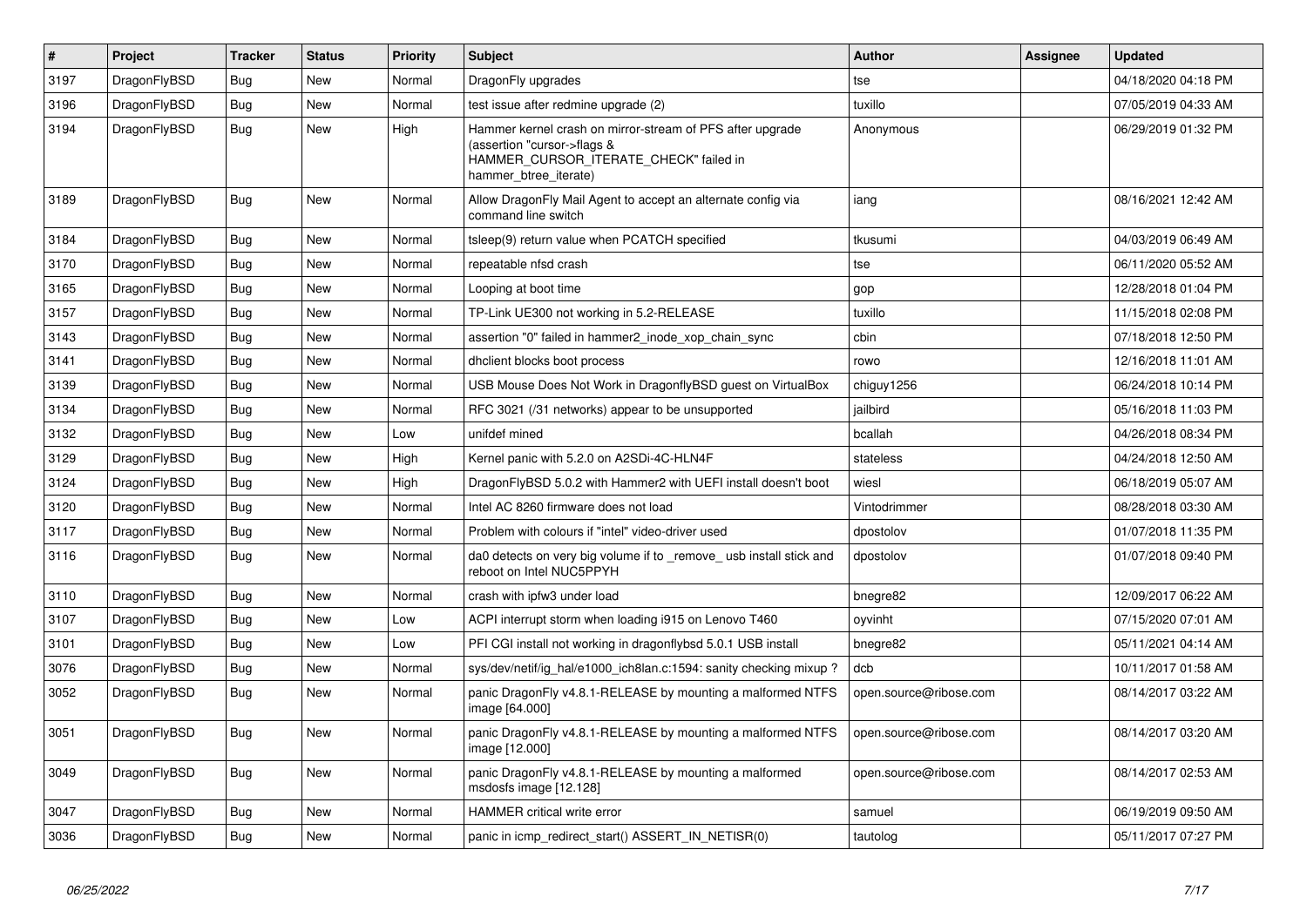| $\pmb{\#}$ | Project      | <b>Tracker</b> | <b>Status</b> | <b>Priority</b> | Subject                                                                                                   | Author          | <b>Assignee</b> | <b>Updated</b>      |
|------------|--------------|----------------|---------------|-----------------|-----------------------------------------------------------------------------------------------------------|-----------------|-----------------|---------------------|
| 3035       | DragonFlyBSD | Bug            | New           | Normal          | panic: assertion "cpu $>= 0$ && cpu < ncpus" failed in netisr cpuport<br>at /usr/src/sys/net/netisr2.h:87 | masu            |                 | 05/11/2017 01:24 AM |
| 3029       | DragonFlyBSD | <b>Bug</b>     | <b>New</b>    | Normal          | Running DflyBSD 4.8 on FreeBSD bhyve as a guest                                                           | iron            |                 | 05/13/2022 04:33 AM |
| 3025       | DragonFlyBSD | Bug            | <b>New</b>    | Normal          | sys/dev/powermng/powernow/powernow.c:284: bad comparison?                                                 | dcb             |                 | 09/23/2017 07:45 AM |
| 3024       | DragonFlyBSD | <b>Bug</b>     | <b>New</b>    | Low             | sys/dev/netif/wi/if_wi.c:1090]: (style) Redundant condition                                               | dcb             |                 | 04/11/2017 11:56 AM |
| 3022       | DragonFlyBSD | <b>Bug</b>     | <b>New</b>    | Normal          | sys/dev/netif/ath/ath/if ath.c:2142: strange bitmask?                                                     | dcb             |                 | 04/11/2017 11:49 AM |
| 3018       | DragonFlyBSD | <b>Bug</b>     | <b>New</b>    | Normal          | sys/bus/u4b/wlan/if_run.c:5464]: (style) Redundant condition                                              | dcb             |                 | 04/11/2017 11:26 AM |
| 3006       | DragonFlyBSD | Bug            | New           | Normal          | boot0cfg: panic in kern_udev.c in function _udev_dict_set_cstr when<br>installing in VirtualBox           | MichiGreat      |                 | 04/01/2017 02:22 PM |
| 2994       | DragonFlyBSD | <b>Bug</b>     | <b>New</b>    | Normal          | Intermittent boot hangs after git: hammer - HAMMER Version 7                                              | davshao         |                 | 03/30/2017 02:06 PM |
| 2972       | DragonFlyBSD | Bug            | <b>New</b>    | Normal          | ipfw3 "deny to me" does not work correctly                                                                | mneumann        |                 | 12/27/2016 12:11 PM |
| 2970       | DragonFlyBSD | Bug            | New           | Normal          | kernel 4.7: "Is -I" causes panic on UDF filesystem: "bgetvp -<br>overlapping buffer"                      | peeter          |                 | 12/21/2016 02:46 AM |
| 2936       | DragonFlyBSD | <b>Bug</b>     | <b>New</b>    | Normal          | loader.efi crashes while loading kernel                                                                   | spaceille       |                 | 08/20/2016 06:17 AM |
| 2931       | DragonFlyBSD | Bug            | <b>New</b>    | Low             | 'gdb' of 'vkernel' unable to print backtrace                                                              | tofergus        |                 | 07/26/2016 01:51 PM |
| 2930       | DragonFlyBSD | <b>Bug</b>     | <b>New</b>    | High            | 'objcache' causes panic during 'nfs_readdir'                                                              | tofergus        |                 | 07/26/2016 01:09 PM |
| 2924       | DragonFlyBSD | Bug            | <b>New</b>    | Normal          | cat -v fails to tag characters in extended table with M- prefix with<br>some locales                      | sevan           |                 | 07/11/2016 07:18 AM |
| 2917       | DragonFlyBSD | Bug            | <b>New</b>    | Normal          | da8: reading primary partition table: error accessing offset<br>000000000000 for 512                      | liweitianux     |                 | 05/11/2021 08:43 PM |
| 2915       | DragonFlyBSD | <b>Bug</b>     | <b>New</b>    | High            | Hammer mirror-copy problem                                                                                | t dfbsd         |                 | 08/25/2016 05:28 AM |
| 2898       | DragonFlyBSD | <b>Bug</b>     | <b>New</b>    | Normal          | HAMMER panic                                                                                              | pavalos         |                 | 11/03/2018 07:05 AM |
| 2892       | DragonFlyBSD | Bug            | <b>New</b>    | Normal          | swap pager:indefinite wait bufferf error                                                                  | <b>Ihmwzy</b>   |                 | 02/21/2016 10:32 PM |
| 2891       | DragonFlyBSD | <b>Bug</b>     | <b>New</b>    | Normal          | Kernel panic in IEEE802.11 related code                                                                   | shamaz          |                 | 05/29/2016 05:49 PM |
| 2890       | DragonFlyBSD | <b>Bug</b>     | <b>New</b>    | Normal          | not able to boot usb installer on Toshiba Chromebook 2                                                    | johnnywhishbone |                 | 02/22/2016 03:42 AM |
| 2887       | DragonFlyBSD | Bug            | <b>New</b>    | Low             | Missing extattr_namespace_to_string and<br>extattr_string_to_namespace functions                          | rubenk          |                 | 02/06/2016 05:09 AM |
| 2886       | DragonFlyBSD | Bug            | <b>New</b>    | Normal          | dragonfly mail agent: sending a testmail causes high system load                                          | worf            |                 | 02/05/2016 05:53 AM |
| 2882       | DragonFlyBSD | <b>Bug</b>     | <b>New</b>    | Low             | bridge sends packets from individual interfaces                                                           | arcade@b1t.name |                 | 01/09/2016 12:43 PM |
| 2881       | DragonFlvBSD | Bug            | New           | Normal          | Pulseaudio hangs/resets system when starting X11                                                          | mneumann        |                 | 01/09/2016 03:08 AM |
| 2878       | DragonFlyBSD | Bug            | New           | Low             | [fix] CCVER problem when using clang and cpu extensions<br>(intrinsics)                                   | arcade@b1t.name |                 | 06/24/2016 04:25 AM |
| 2877       | DragonFlyBSD | <b>Bug</b>     | New           | Low             | sed fails when working with UTF-8 locale and non-UTF symbols                                              | arcade@b1t.name |                 | 12/30/2015 11:20 AM |
| 2874       | DragonFlyBSD | <b>Bug</b>     | New           | Normal          | make world DESTDIR=/emptydir fails                                                                        | pascii          |                 | 12/25/2015 07:04 AM |
| 2870       | DragonFlyBSD | Bug            | New           | High            | Broken text and icons when glamor acceleration is used                                                    | 375gnu          | ftigeot         | 01/31/2016 12:13 AM |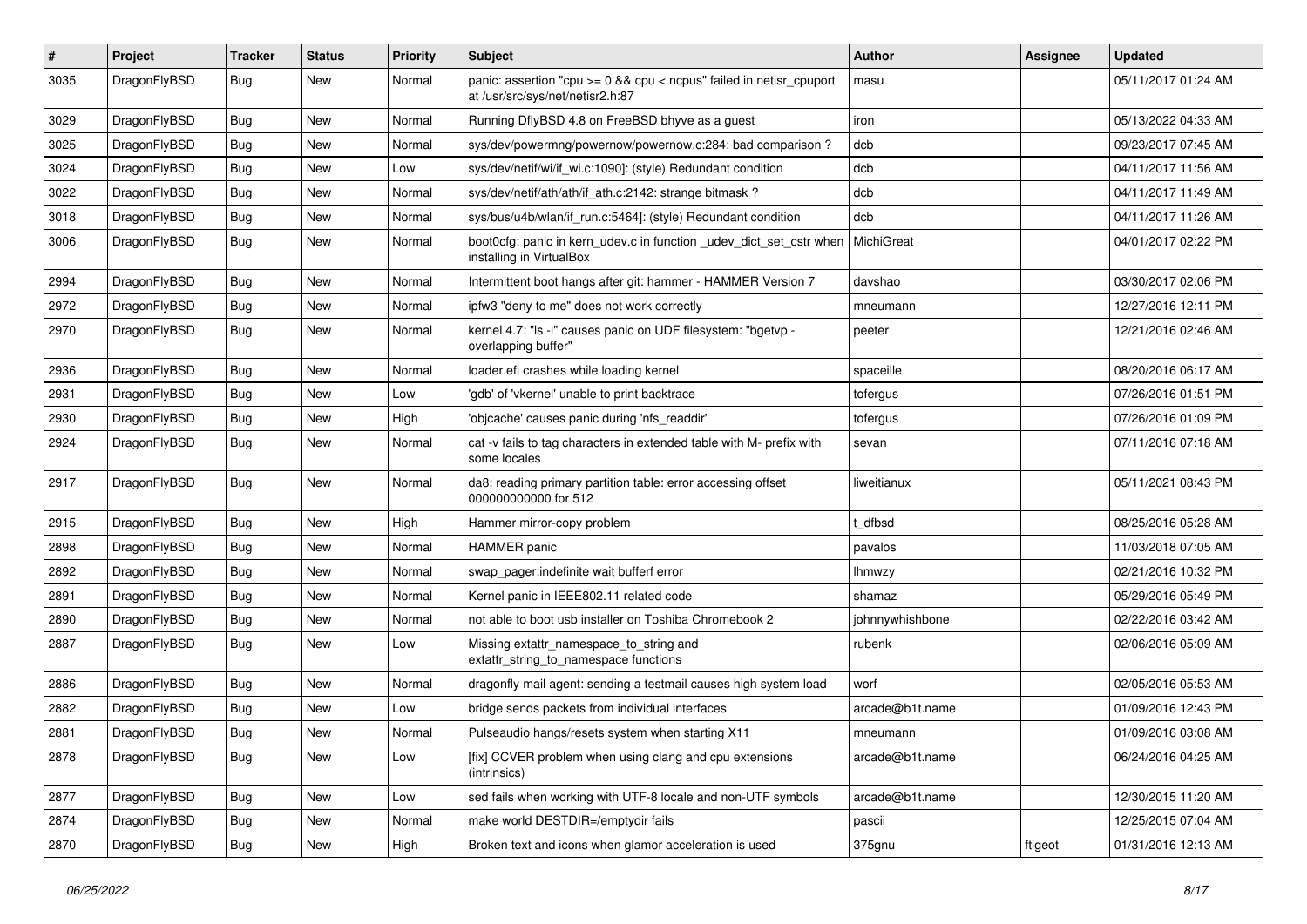| $\pmb{\#}$ | Project      | <b>Tracker</b> | <b>Status</b> | <b>Priority</b> | <b>Subject</b>                                                                                                                                           | <b>Author</b>    | Assignee  | Updated             |
|------------|--------------|----------------|---------------|-----------------|----------------------------------------------------------------------------------------------------------------------------------------------------------|------------------|-----------|---------------------|
| 2863       | DragonFlyBSD | <b>Bug</b>     | <b>New</b>    | Normal          | HAMMER synch tid is zero                                                                                                                                 | shamaz           |           | 12/12/2015 11:24 PM |
| 2859       | DragonFlyBSD | <b>Bug</b>     | <b>New</b>    | Low             | Installer configuration menu always highlights "Select timezone", no<br>matter which step was last completed.                                            | cgag             |           | 12/02/2015 01:54 PM |
| 2858       | DragonFlyBSD | <b>Bug</b>     | <b>New</b>    | Low             | Installer "Local or UTC" question should have "No" selected by<br>default.                                                                               | cgag             |           | 12/02/2015 01:18 PM |
| 2857       | DragonFlyBSD | <b>Bug</b>     | New           | Normal          | hammer stalls via bitcoin-qt                                                                                                                             | tkusumi          |           | 11/30/2015 06:52 AM |
| 2852       | DragonFlyBSD | Bug            | New           | Normal          | Hammer File System - hangs on undo during system boot / mount -<br>will not recover on DragonFlyBSD newer than 3.6.0                                     | abale            |           | 05/11/2021 04:07 AM |
| 2840       | DragonFlyBSD | Bug            | <b>New</b>    | Normal          | wrong voltage is reported                                                                                                                                | yellowrabbit2010 |           | 09/11/2015 06:09 PM |
| 2835       | DragonFlyBSD | <b>Bug</b>     | New           | Normal          | /usr/include/c++/5.0/bits/c++locale.h likes<br>POSIX_C_SOURCE>=200809                                                                                    | davshao          |           | 11/18/2015 03:40 AM |
| 2828       | DragonFlyBSD | Bug            | New           | High            | On AMD APUs and Bulldozer CPUs, the machdep.cpu_idle_hlt<br>sysctl should be 3 by default                                                                | vadaszi          | vadaszi   | 05/11/2021 04:07 AM |
| 2825       | DragonFlyBSD | Bug            | <b>New</b>    | High            | 3x dhclient = hanging system (objcache exhausted)                                                                                                        | jaccovonb        | sepherosa | 05/11/2021 03:55 AM |
| 2822       | DragonFlyBSD | Bug            | <b>New</b>    | Normal          | USB 3.0 stick throws "reading primary partition table: error<br>accessing offset 000[] for 152" error, while the stick works on any<br>other OS I tested | revuwa           | profmakx  | 06/29/2015 05:56 AM |
| 2820       | DragonFlyBSD | <b>Bug</b>     | <b>New</b>    | Normal          | TP-Link USB Wi-Fi adapter cannot be reattached to the system                                                                                             | shamaz           |           | 05/22/2015 09:45 PM |
| 2816       | DragonFlyBSD | <b>Bug</b>     | <b>New</b>    | Normal          | A multitasking process being debugged can get stuck                                                                                                      | phma             |           | 05/19/2015 03:57 AM |
| 2812       | DragonFlyBSD | <b>Bug</b>     | <b>New</b>    | Normal          | Panic on Intel DE3815TYKHE                                                                                                                               | tmorp            |           | 05/14/2015 03:14 PM |
| 2809       | DragonFlyBSD | Bug            | New           | Normal          | hammer mirror-stream                                                                                                                                     | masu             |           | 04/10/2015 12:33 AM |
| 2808       | DragonFlyBSD | <b>Bug</b>     | <b>New</b>    | Normal          | X freeze by switching between X and VT - results in black screen                                                                                         | lukesky333       |           | 05/11/2021 03:55 AM |
| 2806       | DragonFlyBSD | Bug            | <b>New</b>    | Normal          | failed to configure a link-local address on ath0 (errno $= 22$ )                                                                                         | Chingyuan        |           | 05/25/2021 01:00 AM |
| 2803       | DragonFlyBSD | Bug            | <b>New</b>    | Normal          | HAMMER: Warning: UNDO area too small!                                                                                                                    | ftigeot          |           | 03/11/2015 03:42 PM |
| 2802       | DragonFlyBSD | <b>Bug</b>     | <b>New</b>    | Normal          | USB Wifi urtwn0 crash from cd boot                                                                                                                       | opvalues         |           | 03/10/2015 01:07 AM |
| 2799       | DragonFlyBSD | Bug            | <b>New</b>    | Normal          | Fatal trap 12 caused by moused(8) -p/dev/cual0                                                                                                           | opvalues         |           | 03/04/2015 11:01 PM |
| 2788       | DragonFlyBSD | <b>Bug</b>     | <b>New</b>    | Normal          | ioctl GSLICEINFO: Not working for vnode slice                                                                                                            | mneumann         |           | 02/12/2015 07:49 AM |
| 2746       | DragonFlyBSD | <b>Bug</b>     | <b>New</b>    | Normal          | some fraction of xterms started from the xmonad window manager<br>aet killed with SIGALRM                                                                | isenmann         | profmakx  | 12/28/2014 02:51 AM |
| 2738       | DragonFlyBSD | <b>Bug</b>     | <b>New</b>    | Normal          | Hammer: Strange behavior when trying to recover old version of<br>moved file                                                                             | roland           |           | 11/20/2014 08:02 AM |
| 2736       | DragonFlyBSD | Bug            | <b>New</b>    | High            | kernel panics on acpi_timer_probe function                                                                                                               | cnb              |           | 05/11/2021 03:55 AM |
| 2735       | DragonFlyBSD | Bug            | <b>New</b>    | Urgent          | iwn panics SYSSASSERT                                                                                                                                    | cnb              |           | 05/11/2021 03:55 AM |
| 2712       | DragonFlyBSD | <b>Bug</b>     | <b>New</b>    | Normal          | connect(2) returns EINVAL when retrying after ECONNREFUSED                                                                                               | jorisgio         |           | 08/14/2014 05:31 PM |
| 2708       | DragonFlyBSD | Bug            | <b>New</b>    | Normal          | unable to send TCP nor UDP on age(4) interface                                                                                                           | dermiste         |           | 05/11/2021 03:54 AM |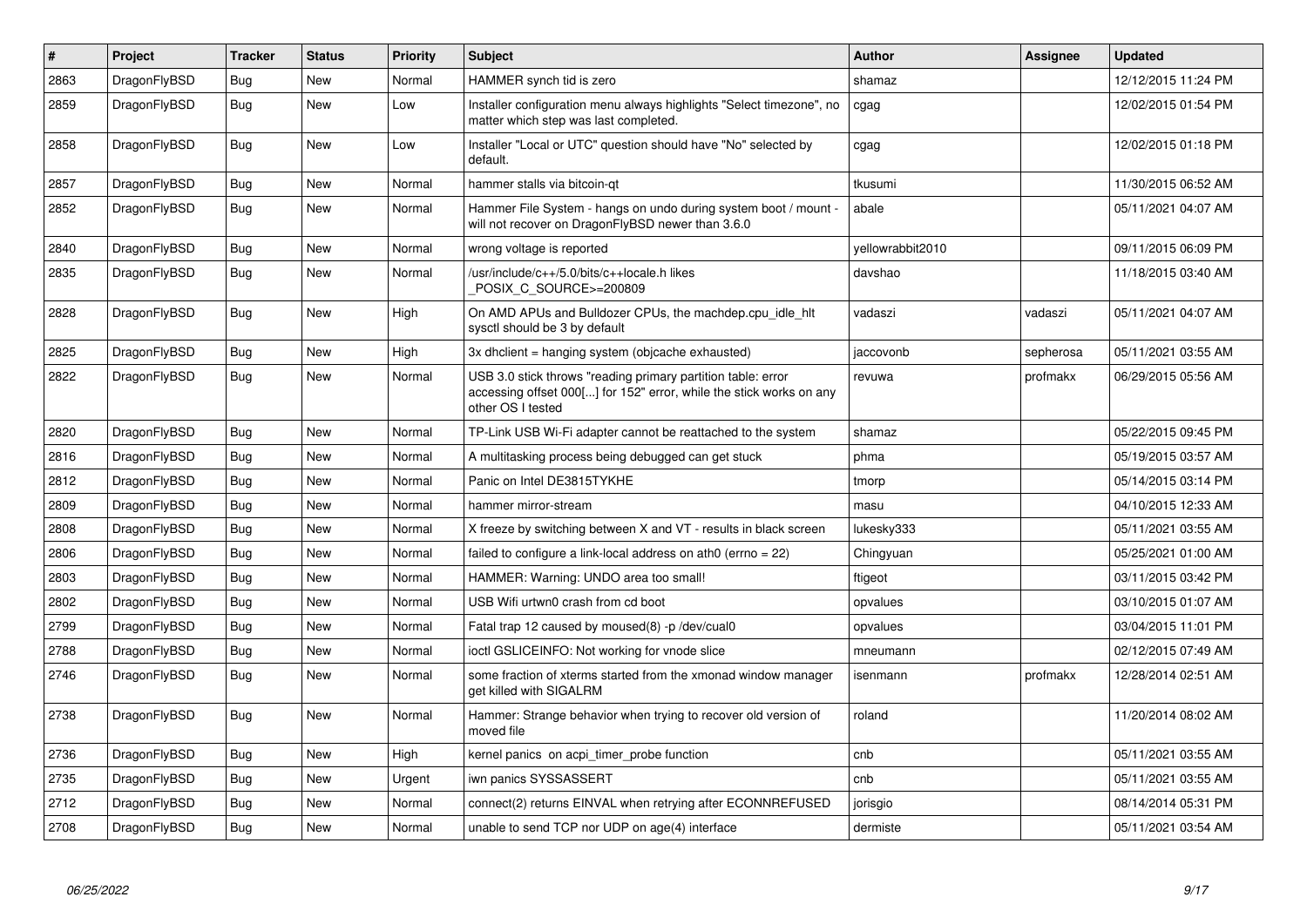| $\pmb{\#}$ | Project      | <b>Tracker</b> | <b>Status</b> | <b>Priority</b> | Subject                                                                                                  | Author            | <b>Assignee</b> | <b>Updated</b>      |
|------------|--------------|----------------|---------------|-----------------|----------------------------------------------------------------------------------------------------------|-------------------|-----------------|---------------------|
| 2688       | DragonFlyBSD | Bug            | New           | Normal          | 67613368bdda7 Fix wrong checks for U4B presence Asrock Z77M<br>difficulty detecting USB keyboard         | davshao           |                 | 06/28/2014 07:08 PM |
| 2687       | DragonFlyBSD | Bug            | <b>New</b>    | Normal          | natacontrol software RAID in installer                                                                   | csmelosky         |                 | 06/22/2014 12:03 PM |
| 2680       | DragonFlyBSD | <b>Bug</b>     | <b>New</b>    | Low             | boot0cfg update makes box unbootable                                                                     | herrgard          |                 | 06/10/2014 06:02 AM |
| 2675       | DragonFlyBSD | Bug            | <b>New</b>    | Low             | Ultimate N WiFi Link 5300 get iwn_intr: fatal firmware error on 5GHz                                     | revuwa            |                 | 05/11/2021 04:07 AM |
| 2674       | DragonFlyBSD | Bug            | New           | Normal          | <b>GPT Support</b>                                                                                       | ftigeot           |                 | 12/28/2015 02:54 PM |
| 2657       | DragonFlyBSD | Bug            | <b>New</b>    | High            | Needs acl to migrate our servers                                                                         | ferney            |                 | 03/31/2014 11:37 AM |
| 2652       | DragonFlyBSD | Bug            | New           | Normal          | 189a0ff3761b47  ix: Implement MSI-X support locks up Lenovo<br>S10 Intel Atom n270                       | davshao           |                 | 05/14/2014 01:55 AM |
| 2647       | DragonFlyBSD | Bug            | <b>New</b>    | Normal          | HAMMER panic on 3.6.0                                                                                    | tuxillo           |                 | 05/11/2021 03:54 AM |
| 2645       | DragonFlyBSD | Bug            | New           | Normal          | panic with dsched fq and ioprio                                                                          | jyoung15          |                 | 02/20/2014 07:29 AM |
| 2641       | DragonFlyBSD | Bug            | <b>New</b>    | Normal          | Panic when loading natapci as module                                                                     | tuxillo           |                 | 05/11/2021 03:54 AM |
| 2630       | DragonFlyBSD | Bug            | New           | Normal          | Bring in latest iconv fixes from FreeBSD10 as well as csmapper<br>updates                                | tuxillo           |                 | 05/11/2021 03:54 AM |
| 2629       | DragonFlyBSD | Bug            | <b>New</b>    | Normal          | Replace gcc44 with llvm34, clang34, and libc++                                                           | tuxillo           |                 | 06/02/2014 02:30 PM |
| 2626       | DragonFlyBSD | Bug            | New           | Normal          | iwn driver drops with error: "firmware error 'iwn_intr: fatal firmware<br>error"                         | rodyaj            |                 | 01/09/2014 05:50 AM |
| 2622       | DragonFlyBSD | Bug            | <b>New</b>    | Normal          | VAIO FIT15E fn keys support                                                                              | nonsolosoft       |                 | 12/31/2013 01:31 AM |
| 2621       | DragonFlyBSD | Bug            | <b>New</b>    | Normal          | core dump using cdrom                                                                                    | nonsolosoft       |                 | 12/27/2013 12:43 AM |
| 2620       | DragonFlyBSD | Bug            | New           | Normal          | moused problem                                                                                           | FilippoMo         |                 | 12/20/2013 10:32 AM |
| 2619       | DragonFlyBSD | Bug            | <b>New</b>    | Normal          | DragonFly 3.6 can't be installed on a 6TB volume                                                         | ftigeot           |                 | 02/23/2014 11:55 PM |
| 2618       | DragonFlyBSD | Bug            | New           | Normal          | mouse problem on RELEASE-3_6_0                                                                           | FilippoMo         |                 | 12/20/2013 03:26 AM |
| 2611       | DragonFlyBSD | Bug            | New           | Normal          | Change in IP address results in network not working                                                      | phma              |                 | 12/05/2013 07:55 PM |
| 2609       | DragonFlyBSD | Bug            | New           | Normal          | master: panic: assertion<br>"LWKT_TOKEN_HELD_ANY(vm_object_token(object))" failed in<br>swp_pager_lookup | thomas.nikolajsen |                 | 11/28/2013 11:36 AM |
| 2604       | DragonFlyBSD | <b>Bug</b>     | <b>New</b>    | Normal          | dell laptop does not boot with LATEST                                                                    | isenmann          |                 | 11/20/2013 02:07 AM |
| 2598       | DragonFlyBSD | Bug            | New           | Normal          | i386 via USB Booting                                                                                     | mbzadegan         |                 | 10/21/2013 02:28 AM |
| 2595       | DragonFlyBSD | Bug            | New           | Normal          | DragonFly 3.4.3 crashes on SUN Blade X6250 with Qlogic ISP 2432<br>FC card                               | Turvamies         |                 | 10/07/2013 11:53 AM |
| 2587       | DragonFlyBSD | <b>Bug</b>     | New           | Normal          | SATA DVD writer not detected by DragonFly                                                                | srussell          |                 | 09/04/2020 08:55 AM |
| 2586       | DragonFlyBSD | <b>Bug</b>     | New           | Normal          | pf: "modulate" state seems problematic                                                                   | srussell          |                 | 09/25/2013 07:36 PM |
| 2585       | DragonFlyBSD | Bug            | New           | Normal          | Dfly 3.4.3 on ESXi 5.1, HP Smart Array P410 passthrough<br>recognised, but not functioning               | yggdrasil         | swildner        | 05/09/2022 08:14 AM |
| 2577       | DragonFlyBSD | <b>Bug</b>     | New           | Normal          | virtio-blk iops performance is cpu limited on high end devices                                           | $g$ js $278$      | vsrinivas       | 08/01/2013 02:28 PM |
| 2569       | DragonFlyBSD | Bug            | New           | Normal          | ctime NFS                                                                                                | ferney            |                 | 08/11/2013 04:35 AM |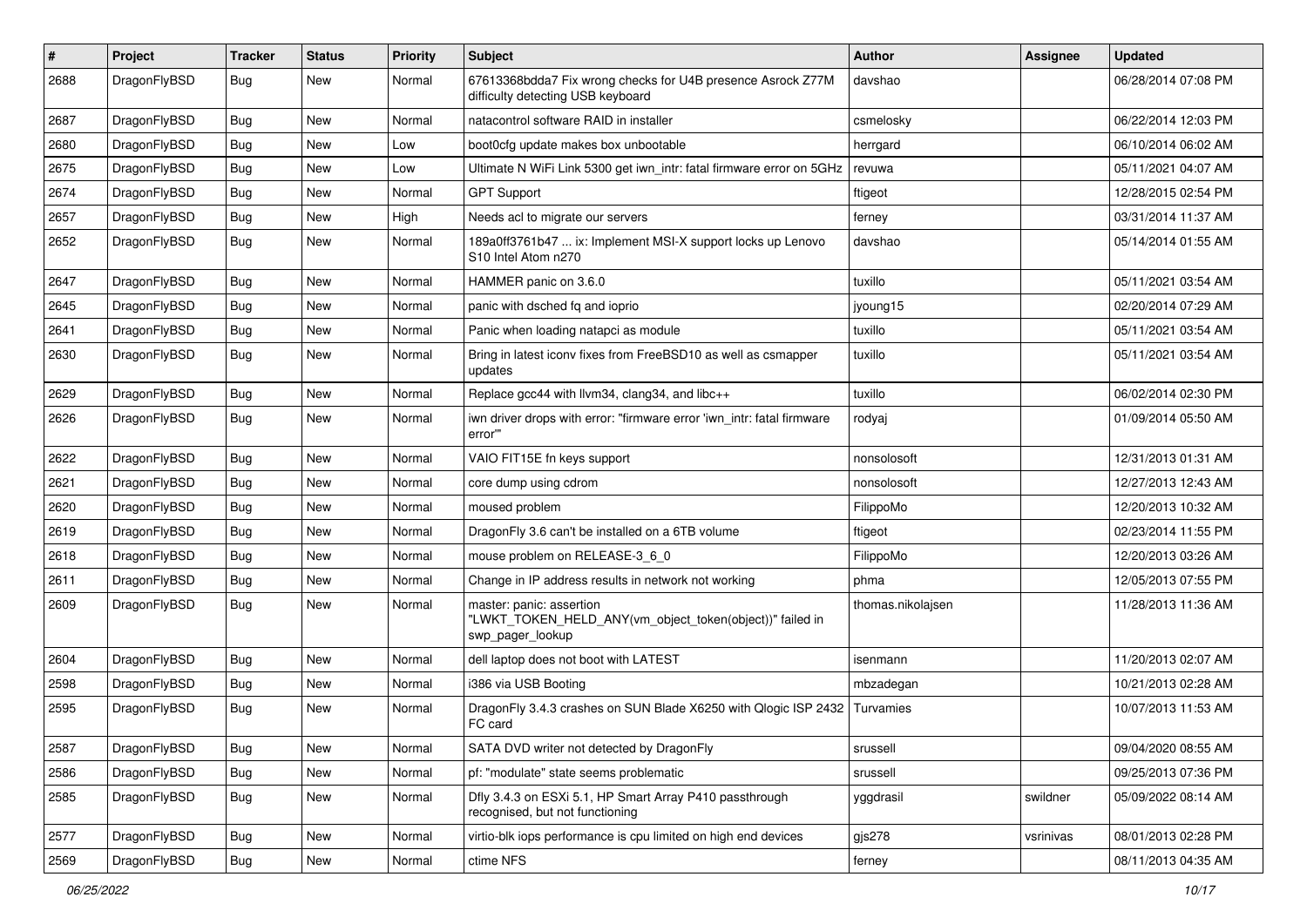| $\vert$ # | Project      | <b>Tracker</b> | <b>Status</b> | <b>Priority</b> | <b>Subject</b>                                                                                                               | Author            | Assignee | <b>Updated</b>      |
|-----------|--------------|----------------|---------------|-----------------|------------------------------------------------------------------------------------------------------------------------------|-------------------|----------|---------------------|
| 2568      | DragonFlyBSD | Bug            | <b>New</b>    | Normal          | <b>AHCI</b> panic                                                                                                            | josepht           |          | 06/07/2013 05:52 PM |
| 2565      | DragonFlyBSD | <b>Bug</b>     | <b>New</b>    | Normal          | "ifconfig ix0 up" panic                                                                                                      | ltpig402a         |          | 06/03/2013 05:46 AM |
| 2557      | DragonFlyBSD | Bug            | <b>New</b>    | Normal          | stock 3.4.1 kernel halts during booting if dm and dm_target_crypt<br>are loaded and RAID controller is present               | phma              |          | 05/12/2013 10:38 PM |
| 2552      | DragonFlyBSD | Bug            | <b>New</b>    | Low             | hammer recovery should indicate progress                                                                                     | phma              |          | 05/03/2013 12:13 AM |
| 2547      | DragonFlyBSD | <b>Bug</b>     | New           | High            | crashed while doing a dry run of pkg rolling-replace                                                                         | phma              |          | 04/18/2013 10:40 PM |
| 2544      | DragonFlyBSD | Bug            | <b>New</b>    | Normal          | live DVD system boot (menu option 1) caused db> prompt on<br>PE1950                                                          | estrabd           |          | 05/11/2021 03:54 AM |
| 2535      | DragonFlyBSD | Bug            | <b>New</b>    | Normal          | Imap processes apparentlt blocked on disk I/O                                                                                | ftigeot           |          | 04/02/2013 09:31 AM |
| 2531      | DragonFlyBSD | <b>Bug</b>     | <b>New</b>    | Normal          | camcontrol fails to disable APM                                                                                              | m.lombardi85      |          | 03/23/2013 12:28 PM |
| 2529      | DragonFlyBSD | Bug            | <b>New</b>    | Low             | Sundance network adapter is not detected and attached                                                                        | kworr             |          | 03/25/2013 02:29 AM |
| 2526      | DragonFlyBSD | Bug            | <b>New</b>    | Normal          | hammer cleanup doesn't run on first day of DST                                                                               | pavalos           |          | 10/18/2016 05:28 PM |
| 2520      | DragonFlyBSD | Bug            | <b>New</b>    | Normal          | panic: assertion "IS_SERIALIZED((ifp->if_serializer))" failed in<br>if_default_serialize_assert at /usr/src/sys/net/if.c:437 | ano               |          | 03/09/2013 12:14 AM |
| 2509      | DragonFlyBSD | <b>Bug</b>     | <b>New</b>    | Normal          | Redefinition of DIRBLKSIZ in restore(8)                                                                                      | swildner          |          | 06/04/2022 04:40 AM |
| 2498      | DragonFlyBSD | Bug            | <b>New</b>    | Normal          | DFBSD v3.2.2-RELEASE - LIST_FIRST(&bp->b_dep) == NULL"<br>failed in vfs_vmio_release                                         | tuxillo           |          | 05/31/2022 04:09 PM |
| 2496      | DragonFlyBSD | Bug            | New           | Normal          | NTFS malloc limit exceeded                                                                                                   | plasmob           | tuxillo  | 02/19/2013 08:47 AM |
| 2495      | DragonFlyBSD | Bug            | <b>New</b>    | High            | DFBSD v3.3.0.960.g553fe7 - ocnt != 0" failed in<br>prop_object_release                                                       | tuxillo           |          | 05/31/2022 04:08 PM |
| 2493      | DragonFlyBSD | Bug            | <b>New</b>    | Normal          | vidcontrol: invalid video mode name                                                                                          | Svarov            |          | 01/24/2013 09:55 AM |
| 2490      | DragonFlyBSD | <b>Bug</b>     | New           | Normal          | nmalloc should color addresses to avoid cache bank conflictsw                                                                | vsrinivas         |          | 06/10/2014 05:51 AM |
| 2489      | DragonFlyBSD | Bug            | <b>New</b>    | Normal          | nmalloc doesn't cache VA for allocations > 8KB                                                                               | vsrinivas         |          | 06/10/2014 05:51 AM |
| 2473      | DragonFlyBSD | Bug            | New           | Normal          | Kernel crash when trying to up the wpi0 device (Dfly<br>v3.3.0.758.g47388-DEVELOPMENT)                                       | tomaz             |          | 02/24/2014 08:50 AM |
| 2453      | DragonFlyBSD | <b>Bug</b>     | New           | Normal          | panic: assertion "gd->gd_spinlocks == 0" failed                                                                              | Johannes.Hofmann  |          | 11/12/2012 12:54 PM |
| 2444      | DragonFlyBSD | <b>Bug</b>     | <b>New</b>    | Normal          | Crash during Hammer overnight cleanup                                                                                        | justin            |          | 11/04/2012 07:58 AM |
| 2436      | DragonFlyBSD | Bug            | <b>New</b>    | Normal          | panic: assertion "lp->lwp_qcpu == dd->cpuid" failed in<br>dfly_acquire_curproc                                               | thomas.nikolajsen |          | 01/23/2013 11:07 AM |
| 2434      | DragonFlyBSD | Bug            | <b>New</b>    | Normal          | BTX Halted - Boot fails on USB/GUI                                                                                           | lucmv             |          | 10/17/2012 08:12 PM |
| 2430      | DragonFlyBSD | Bug            | New           | Normal          | Alternate Password Hash method                                                                                               | robin.carey1      |          | 10/07/2012 06:28 AM |
| 2423      | DragonFlyBSD | <b>Bug</b>     | New           | Urgent          | After multiple panics/locks, hitting KKASSERT in<br>hammer_init_cursor                                                       | rumcic            |          | 09/18/2012 02:28 AM |
| 2421      | DragonFlyBSD | <b>Bug</b>     | New           | High            | Kernel panic: vm_fault: page 0xc0f70000 not busy!                                                                            | lentferj          |          | 10/03/2012 08:16 AM |
| 2416      | DragonFlyBSD | <b>Bug</b>     | New           | Normal          | 'entry can be removed on mounted nfs filesystem                                                                              | ftigeot           | tuxillo  | 06/03/2014 04:40 AM |
| 2412      | DragonFlyBSD | Bug            | New           | Normal          | wlan0 fails to get address via dhclient                                                                                      | nonsolosoft       |          | 08/30/2012 05:55 AM |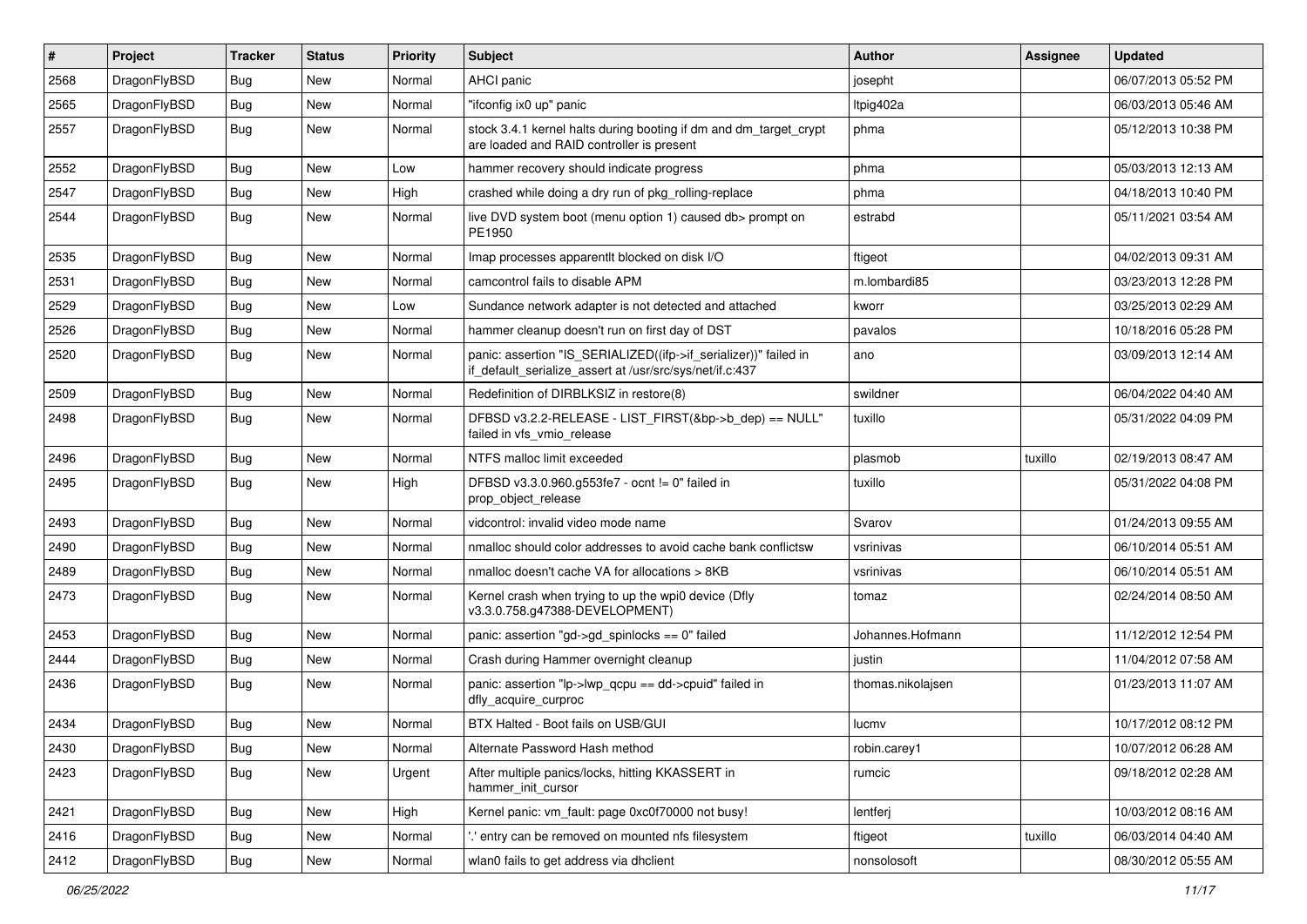| $\sharp$ | Project      | <b>Tracker</b> | <b>Status</b> | <b>Priority</b> | <b>Subject</b>                                                                                             | Author       | Assignee  | <b>Updated</b>      |
|----------|--------------|----------------|---------------|-----------------|------------------------------------------------------------------------------------------------------------|--------------|-----------|---------------------|
| 2403     | DragonFlyBSD | Bug            | New           | Low             | newfs -E doesn't handle /dev/serno device names properly                                                   | ftigeot      |           | 08/17/2012 05:07 AM |
| 2389     | DragonFlyBSD | Bug            | New           | Normal          | computer crashed while listing processes                                                                   | phma         |           | 06/18/2012 02:49 PM |
| 2387     | DragonFlyBSD | Bug            | New           | Normal          | hammer ignores -t during dedup                                                                             | phma         |           | 06/17/2012 12:30 PM |
| 2371     | DragonFlyBSD | Bug            | New           | Normal          | Timezone problem with America/Sao_Paulo                                                                    | raitech      |           | 05/17/2012 01:42 PM |
| 2370     | DragonFlyBSD | Bug            | <b>New</b>    | Normal          | panic: ffs_valloc: dup alloc                                                                               | marino       | vsrinivas | 02/01/2013 09:28 AM |
| 2369     | DragonFlyBSD | Bug            | <b>New</b>    | Normal          | panic: Bad link elm 0xffffffe07edf6068 next->prev != elm                                                   | jaydg        |           | 08/15/2012 03:04 AM |
| 2331     | DragonFlyBSD | Bug            | New           | Normal          | reading mouse mode from unopen file descriptor hangs mouse<br>driver                                       | phma         |           | 03/14/2012 09:43 AM |
| 2329     | DragonFlyBSD | Bug            | New           | Normal          | ibm x3550 & acpi                                                                                           | ano          |           | 06/03/2014 11:37 AM |
| 2324     | DragonFlyBSD | Bug            | <b>New</b>    | Normal          | natacotrol support > 2TB not working even after the ftigeot patch                                          | zenny        |           | 03/03/2012 01:00 AM |
| 2319     | DragonFlyBSD | Bug            | New           | Normal          | crypt/passwd forward compat                                                                                | c.turner1    |           | 02/28/2012 12:39 PM |
| 2316     | DragonFlyBSD | Bug            | <b>New</b>    | Normal          | Ungraceful invalid password handling for adding a new user in the<br>installer                             | rune         |           | 04/27/2012 11:23 PM |
| 2311     | DragonFlyBSD | Bug            | New           | Normal          | Xorg crash having something to do with drm                                                                 | phma         |           | 02/22/2012 09:59 AM |
| 2308     | DragonFlyBSD | <b>Bug</b>     | New           | Normal          | System freeze when unloading snd_hda                                                                       | jaydg        |           | 02/19/2012 07:15 AM |
| 2306     | DragonFlyBSD | <b>Bug</b>     | <b>New</b>    | Normal          | a crash starts the kernel debugger in text mode, but just reboots in X                                     | phma         |           | 02/11/2012 08:02 PM |
| 2297     | DragonFlyBSD | <b>Bug</b>     | New           | Normal          | strange NFS (client) error messages / problems                                                             | Anonymous    |           | 02/19/2012 02:59 PM |
| 2292     | DragonFlyBSD | Bug            | New           | Normal          | re interface with jumbo frames (mtu larger than 1500) hangs after<br>some traffic                          | Anonymous    |           | 01/31/2012 12:11 AM |
| 2287     | DragonFlyBSD | Bug            | <b>New</b>    | Normal          | HAMMER(ROOT) Illegal UNDO TAIL signature at<br>300000001967c000                                            | y0n3t4n1     |           | 11/07/2018 01:22 AM |
| 2283     | DragonFlyBSD | Bug            | New           | Normal          | DFBSD DragonFly v2.13.0.957.g4f459 - pmap_release: page<br>should already be gone 0xc27120bc               | tuxillo      |           | 01/23/2012 03:03 AM |
| 2265     | DragonFlyBSD | <b>Bug</b>     | New           | Normal          | mbsrtowcs does not properly handle invalid mbstate_t in ps                                                 | c.turner1    | swildner  | 01/10/2012 07:56 PM |
| 2254     | DragonFlyBSD | <b>Bug</b>     | New           | Normal          | panic: assertion "ref < &td->td_toks_end" failed in lwkt_gettoken at<br>/usr/src/sys/kern/lwkt_token.c:588 | eocallaghan  |           | 12/05/2011 10:21 PM |
| 2252     | DragonFlyBSD | Bug            | <b>New</b>    | Low             | snd hda not useable if loaded via /boot/loader.conf                                                        | xbit         | swildner  | 12/14/2011 12:23 AM |
| 2250     | DragonFlyBSD | <b>Bug</b>     | New           | Normal          | Kernel panic                                                                                               | adamk        |           | 11/23/2018 01:10 AM |
| 2248     | DragonFlyBSD | Bug            | <b>New</b>    | Normal          | sysctl panic                                                                                               | pavalos      |           | 11/23/2011 06:23 PM |
| 2245     | DragonFlyBSD | Bug            | <b>New</b>    | Normal          | panic: assertion "ref < &td->td toks end" failed in lwkt gettoken at<br>/usr/src/sys/kern/lwkt_token.c:588 | juanfra684   |           | 11/22/2011 07:41 PM |
| 2224     | DragonFlyBSD | <b>Bug</b>     | <b>New</b>    | Normal          | v2.13.0.291.gaa7ec - Panic on fq while installing world                                                    | tuxillo      |           | 11/18/2011 01:40 AM |
| 2210     | DragonFlyBSD | Bug            | New           | Normal          | Bugtracker cannot assign default project for new users                                                     | ahuete.devel |           | 11/17/2011 11:30 AM |
| 2199     | DragonFlyBSD | <b>Bug</b>     | <b>New</b>    | Normal          | screen segfaults if utmpx isn't present                                                                    | pavalos      |           | 11/15/2011 10:52 PM |
| 2182     | DragonFlyBSD | <b>Bug</b>     | New           | Normal          | if_msk PHY FIFO underrun/overflow                                                                          | nonsolosoft  |           | 09/03/2012 06:39 AM |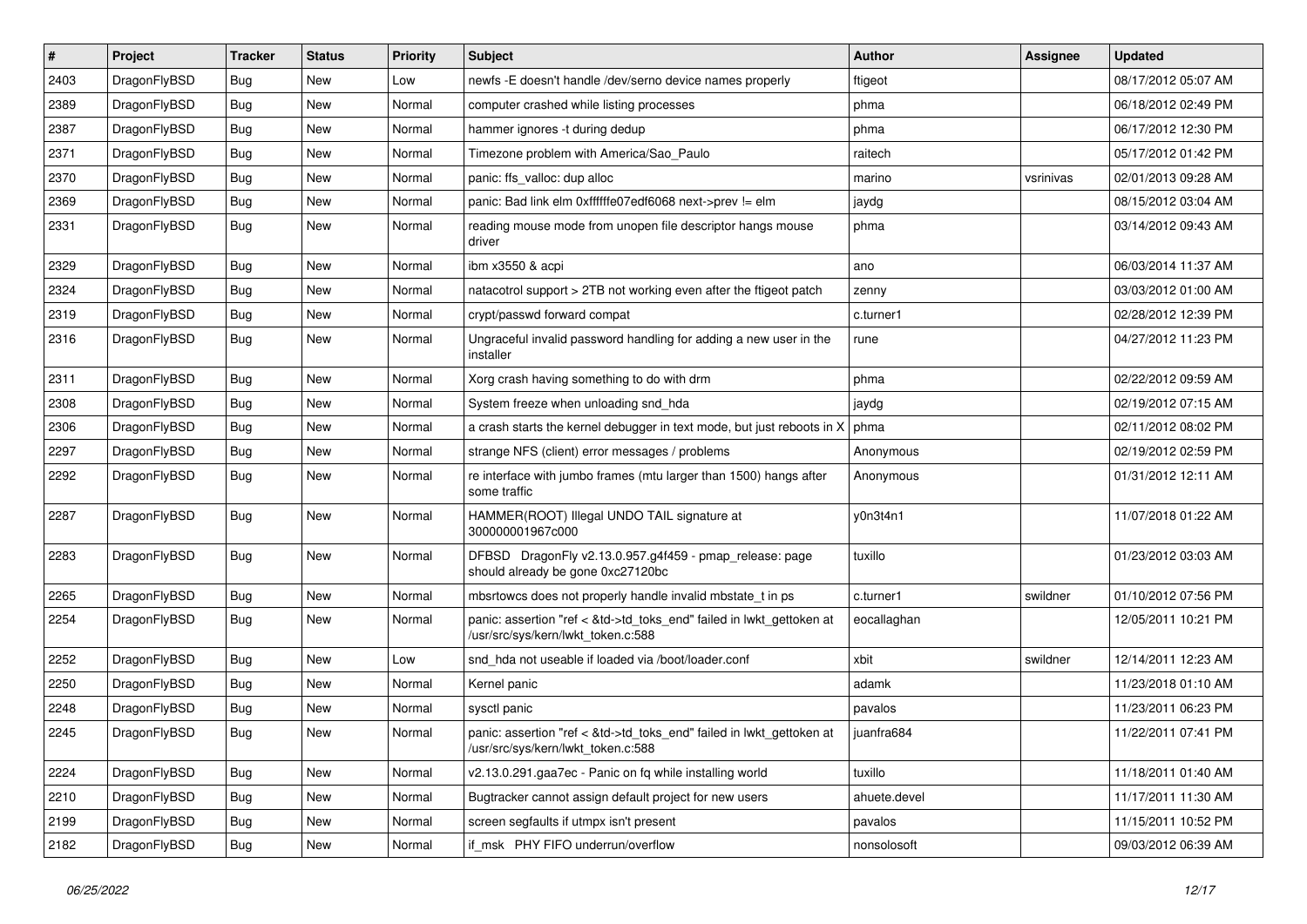| #    | Project      | <b>Tracker</b> | <b>Status</b> | <b>Priority</b> | Subject                                                                                | Author        | <b>Assignee</b> | <b>Updated</b>      |
|------|--------------|----------------|---------------|-----------------|----------------------------------------------------------------------------------------|---------------|-----------------|---------------------|
| 2171 | DragonFlyBSD | Bug            | New           | Normal          | DFBSD v2.13.0.151.gdc8442 - panic: assertion "(*ptep &<br>$(PG_MANAGED PG_V)$ == PG_V" | tuxillo       |                 | 11/04/2011 05:06 PM |
| 2167 | DragonFlyBSD | <b>Bug</b>     | <b>New</b>    | Normal          | shutdown/reboot fails after uptime msg                                                 | marino        |                 | 11/28/2011 03:01 AM |
| 2166 | DragonFlyBSD | Bug            | New           | Normal          | DFBSD v2.13.0.109.g05b9d - Strange lockups                                             | tuxillo       |                 | 10/29/2011 11:20 AM |
| 2164 | DragonFlyBSD | <b>Bug</b>     | New           | Normal          | panic on reboot from usb.                                                              | eocallaghan   |                 | 10/27/2011 09:29 AM |
| 2161 | DragonFlyBSD | <b>Bug</b>     | New           | Normal          | Outdated xorg.conf file gets installed into etc and screws up mouse                    | eocallaghan   |                 | 10/27/2011 01:51 PM |
| 2158 | DragonFlyBSD | Bug            | <b>New</b>    | Normal          | iwn panics with assertion on boot.                                                     | eocallaghan   |                 | 10/24/2011 04:13 PM |
| 2154 | DragonFlyBSD | <b>Bug</b>     | New           | Normal          | vkernel copyout() doesn't return EFAULT on error                                       | vsrinivas     |                 | 10/20/2011 03:53 AM |
| 2153 | DragonFlyBSD | Bug            | New           | Normal          | Too many unuseful warnings at boot                                                     | juanfra684    |                 | 10/18/2011 10:16 PM |
| 2141 | DragonFlyBSD | Bug            | <b>New</b>    | Urgent          | loader and/or documentation broken                                                     | sjg           |                 | 01/20/2012 10:51 AM |
| 2140 | DragonFlyBSD | <b>Bug</b>     | New           | High            | hammer_io_delallocate panic with 'duplicate entry' message                             | ttw           |                 | 10/07/2011 12:22 PM |
| 2138 | DragonFlyBSD | Bug            | <b>New</b>    | Normal          | > 100% CPU usage                                                                       | robin.carey1  |                 | 09/26/2011 12:20 PM |
| 2136 | DragonFlyBSD | <b>Bug</b>     | New           | Normal          | socketpair() doesn't free file descriptors on copyout failure                          | vsrinivas     |                 | 04/05/2013 09:13 AM |
| 2129 | DragonFlyBSD | Bug            | <b>New</b>    | Normal          | DFBSD v2.11.0.661.gf9438 i386 - panic: lockmgr thrd_sleep                              | tuxillo       |                 | 09/05/2011 09:49 AM |
| 2125 | DragonFlyBSD | Bug            | New           | Normal          | Weird garbage in dmesg                                                                 | herrgard      |                 | 08/30/2011 08:04 PM |
| 2124 | DragonFlyBSD | Bug            | New           | Normal          | getty repeating too quickly on port /dev/ttyv0                                         | sgeorge.ml    |                 | 09/01/2011 04:28 AM |
| 2123 | DragonFlyBSD | Bug            | <b>New</b>    | Normal          | hammer is losing files                                                                 | schmir        |                 | 08/30/2011 07:56 PM |
| 2117 | DragonFlyBSD | Bug            | New           | High            | ACPI and/or bce(4) problem with 2.11.0.673.g0d557 on HP DL380<br>G6                    | pauska        |                 | 08/22/2011 10:15 AM |
| 2115 | DragonFlyBSD | Bug            | <b>New</b>    | Normal          | [msk] system freeze after receive some paquet                                          | bsdsx         |                 | 08/22/2011 10:22 AM |
| 2113 | DragonFlyBSD | <b>Bug</b>     | New           | Normal          | nmalloc threaded program fork leak                                                     | vsrinivas     | vsrinivas       | 08/11/2011 07:25 PM |
| 2107 | DragonFlyBSD | Bug            | New           | Normal          | 2.10.1 sata dvd drive issue                                                            | ausppc        |                 | 07/31/2011 08:41 PM |
| 2104 | DragonFlyBSD | <b>Bug</b>     | <b>New</b>    | Normal          | network configuration seg. fault on install CD                                         | navratil      |                 | 07/26/2011 07:55 AM |
| 2099 | DragonFlyBSD | <b>Bug</b>     | New           | Normal          | page fault panic in vm system                                                          | pavalos       |                 | 07/10/2011 08:51 AM |
| 2095 | DragonFlyBSD | Bug            | <b>New</b>    | Low             | Running installer post-install: Unsupported DFUI transport "                           | greenrd       |                 | 06/26/2011 09:20 AM |
| 2094 | DragonFlyBSD | Bug            | New           | Normal          | Segfault when gdb printing backtrace from core dump                                    | greenrd       |                 | 06/25/2011 04:14 PM |
| 2092 | DragonFlyBSD | Bug            | <b>New</b>    | Normal          | Panic: Bad link elm 0x next->prev != elm                                               | masterblaster | dillon          | 12/04/2011 12:49 PM |
| 2085 | DragonFlyBSD | Bug            | New           | Normal          | panic: assertion: (m->flags & PG_MAPPED) == 0 in<br>vm_page_free_toq                   | vsrinivas     |                 | 06/10/2011 07:48 AM |
| 2084 | DragonFlyBSD | <b>Bug</b>     | New           | Normal          | DFBSD v2.11.0.242.g4d317 - panic: zone: entry not free                                 | tuxillo       |                 | 07/03/2012 01:23 AM |
| 2082 | DragonFlyBSD | Bug            | New           | Normal          | dfbsd 2.10.1 amd64 - mc port build error with 'bmake bin-install'                      | sun-doctor    |                 | 05/25/2011 07:18 PM |
| 2080 | DragonFlyBSD | <b>Bug</b>     | New           | Normal          | panic: lockmgr thrd_sleep: called from interrupt, ipi, or hard code<br>section         | rumcic        |                 | 05/30/2011 05:06 PM |
| 2078 | DragonFlyBSD | Bug            | New           | Normal          | DFBSD i386 v2.11.0.201.g3ed2f - Panic during installworld into a<br>vn0 device         | tuxillo       |                 | 05/19/2011 07:50 PM |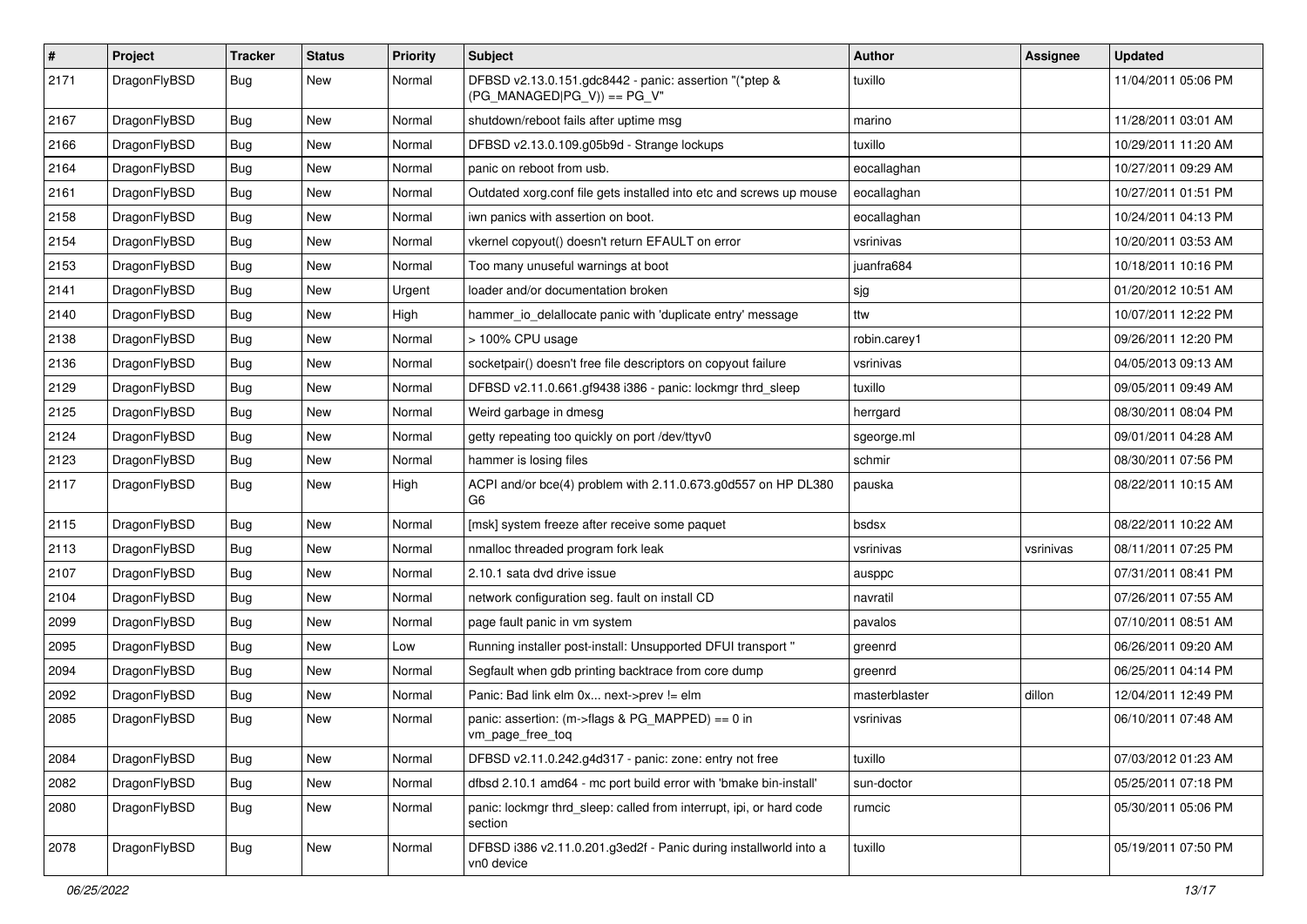| $\#$ | Project      | <b>Tracker</b> | <b>Status</b> | <b>Priority</b> | <b>Subject</b>                                                                                | <b>Author</b>     | Assignee | <b>Updated</b>      |
|------|--------------|----------------|---------------|-----------------|-----------------------------------------------------------------------------------------------|-------------------|----------|---------------------|
| 2077 | DragonFlyBSD | <b>Bug</b>     | New           | Normal          | USB devices conflicting                                                                       | srussell          |          | 05/17/2011 05:12 PM |
| 2075 | DragonFlyBSD | <b>Bug</b>     | <b>New</b>    | Normal          | pflogd on x86 64                                                                              | fanch             |          | 05/16/2011 04:04 PM |
| 2072 | DragonFlyBSD | Bug            | New           | Normal          | Fatal trap 12: stopped at lwkt_send_ipiq3                                                     | rumcic            |          | 05/17/2011 04:12 AM |
| 2071 | DragonFlyBSD | Bug            | New           | High            | Panic on assertion: $(int)(flag->seq - seq) > 0$ in hammer flusher flush<br>after inode error | vsrinivas         |          | 06/12/2011 07:59 AM |
| 2067 | DragonFlyBSD | <b>Bug</b>     | New           | Normal          | sound/pcm: "play interrupt timeout, channel dead"                                             | matthiasr         |          | 05/11/2021 03:55 AM |
| 2061 | DragonFlyBSD | Bug            | <b>New</b>    | Normal          | USB keyboard boot panic                                                                       | sjg               |          | 05/04/2012 12:20 AM |
| 2055 | DragonFlyBSD | Bug            | New           | Normal          | $ssh + IPV6 + bridge \Rightarrow connection freezes$                                          | steve             |          | 04/24/2011 07:13 PM |
| 2052 | DragonFlyBSD | Bug            | New           | Normal          | Kernel panic: CPU APIC ID out of range                                                        | Anonymous         |          | 05/02/2011 11:06 AM |
| 2051 | DragonFlyBSD | <b>Bug</b>     | New           | Normal          | No ipv6 lan route entry created on 2.10                                                       | ftigeot           |          | 04/21/2011 10:37 AM |
| 2048 | DragonFlyBSD | Bug            | New           | Normal          | panic: ffs_sync: rofs mod                                                                     | pavalos           |          | 04/12/2011 05:45 AM |
| 2045 | DragonFlyBSD | Bug            | New           | Normal          | ral(4): Fatal trap 12: page fault while in kernel mode (two panics)                           | herrgard          |          | 11/03/2011 05:34 PM |
| 2042 | DragonFlyBSD | Bug            | New           | Normal          | kernel panic, when run boot0cfg                                                               | sepherosa         |          | 05/31/2022 03:01 PM |
| 2020 | DragonFlyBSD | <b>Bug</b>     | New           | Low             | Port brcm80211 driver from Linux to DragonFly BSD                                             | studer            |          | 03/05/2011 10:54 PM |
| 2008 | DragonFlyBSD | <b>Bug</b>     | New           | Normal          | lwkt_setcpu_remote: td->td_flags 00800621 console flood                                       | pavalos           |          | 03/06/2011 09:37 PM |
| 2004 | DragonFlyBSD | Bug            | New           | Normal          | LWKT WAIT IPIQ panic                                                                          | steve             |          | 03/08/2011 05:46 PM |
| 1990 | DragonFlyBSD | Bug            | New           | Normal          | /mnt too large to mount                                                                       | peur.neu          |          | 02/16/2011 11:24 PM |
| 1984 | DragonFlyBSD | <b>Bug</b>     | New           | Normal          | hammer mount fails after crash - HAMMER: FIFO record bad head<br>signature                    | thomas.nikolajsen |          | 03/08/2011 06:57 PM |
| 1982 | DragonFlyBSD | <b>Bug</b>     | New           | Low             | There is no linuxulator on x86-64                                                             | herrgard          |          | 05/31/2022 02:25 PM |
| 1975 | DragonFlyBSD | Bug            | New           | Normal          | Applications seg fault in select() and poll()                                                 | rumcic            |          | 05/31/2022 02:58 PM |
| 1969 | DragonFlyBSD | Bug            | New           | Normal          | pf-related network problem                                                                    | pavalos           | lentferj | 02/01/2011 06:57 PM |
| 1964 | DragonFlyBSD | <b>Bug</b>     | New           | Normal          | iwn (panic assertion : wlan assert serialized)                                                | sjmm.ptr          | josepht  | 02/01/2011 12:57 PM |
| 1961 | DragonFlyBSD | Bug            | New           | Normal          | Can't create dump from DDB                                                                    | shamaz            |          | 01/29/2011 09:02 PM |
| 1959 | DragonFlyBSD | Bug            | New           | Normal          | DFBSD v2.9.1.422.gc98f2 - Panic during boot - IPv6 and PF                                     | tuxillo           |          | 01/13/2011 03:37 AM |
| 1951 | DragonFlyBSD | Bug            | New           | Normal          | dma_timeouts at phyaddr on a good hdd                                                         | peur.neu          |          | 01/04/2011 07:12 AM |
| 1949 | DragonFlyBSD | Bug            | New           | Normal          | iwn panic                                                                                     | pavalos           |          | 01/30/2011 03:21 AM |
| 1947 | DragonFlyBSD | <b>Bug</b>     | New           | Low             | GA-880GM-UD2H (rev. 1.3) AHCI fails to detect disks at the end of<br>the RAID controller      | eocallaghan       |          | 11/27/2021 08:46 AM |
| 1946 | DragonFlyBSD | <b>Bug</b>     | New           | Normal          | ieee80211 panic                                                                               | pavalos           | josepht  | 01/27/2011 06:00 PM |
| 1944 | DragonFlyBSD | <b>Bug</b>     | New           | Normal          | panic: backing_object 0xdea7b258 was somehow re-referenced<br>during collapse!                | sepherosa         |          | 12/27/2010 02:06 AM |
| 1943 | DragonFlyBSD | Bug            | New           | Normal          | hammer assertion panic                                                                        | peter             |          | 12/27/2010 12:45 AM |
| 1942 | DragonFlyBSD | <b>Bug</b>     | New           | Normal          | locking against myself in getcacheblk()?                                                      | qhwt.dfly         |          | 05/31/2022 02:15 PM |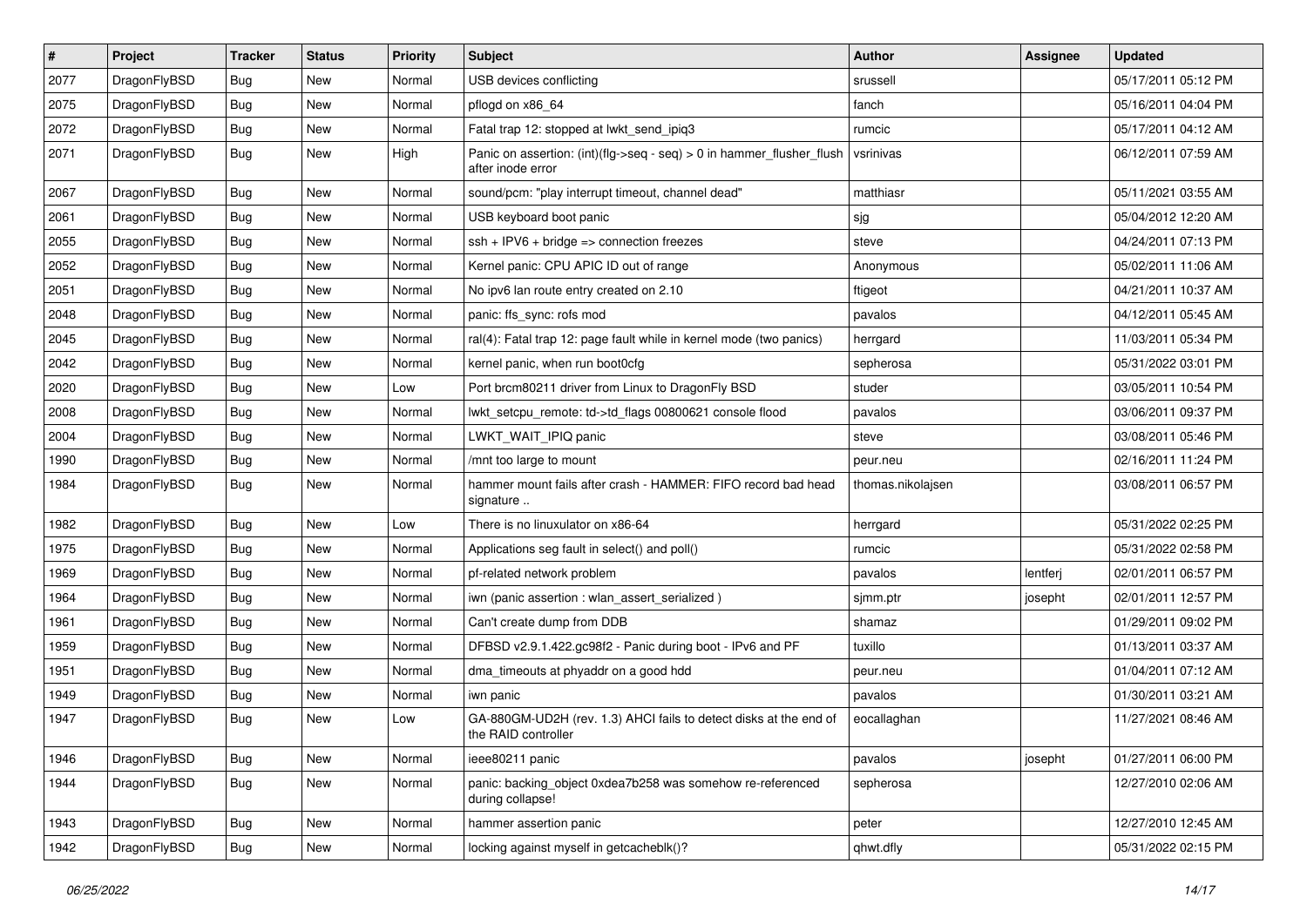| $\pmb{\#}$ | Project      | <b>Tracker</b> | <b>Status</b> | <b>Priority</b> | <b>Subject</b>                                                                                                                                                                                    | <b>Author</b>      | <b>Assignee</b> | <b>Updated</b>      |
|------------|--------------|----------------|---------------|-----------------|---------------------------------------------------------------------------------------------------------------------------------------------------------------------------------------------------|--------------------|-----------------|---------------------|
| 1941       | DragonFlyBSD | Bug            | <b>New</b>    | Normal          | wlan config crash                                                                                                                                                                                 | abandon.every.hope |                 | 12/24/2010 07:54 PM |
| 1939       | DragonFlyBSD | Bug            | <b>New</b>    | Normal          | Panic on nightly build and stress test box                                                                                                                                                        | lentferj           |                 | 12/18/2010 08:41 AM |
| 1935       | DragonFlyBSD | <b>Bug</b>     | <b>New</b>    | Normal          | mouse does not work after switching between x and console                                                                                                                                         | shamaz             |                 | 12/13/2010 10:06 AM |
| 1923       | DragonFlyBSD | Bug            | <b>New</b>    | Normal          | Abysmal NFS performance with IPv6                                                                                                                                                                 | ftigeot            |                 | 12/05/2010 09:34 PM |
| 1920       | DragonFlyBSD | <b>Bug</b>     | <b>New</b>    | High            | system hangs                                                                                                                                                                                      | zhtw               |                 | 11/22/2010 08:59 AM |
| 1917       | DragonFlyBSD | Bug            | <b>New</b>    | Normal          | panic: assertion: (RB_EMPTY(&ip->rec_tree) && (ip->flags &<br>HAMMER_INODE_XDIRTY) == 0)    (!RB_EMPTY(&ip->rec_tree)<br>&& (ip->flags & HAMMER INODE XDIRTY) != 0) in<br>hammer flush inode done | qhwt.dfly          |                 | 11/24/2010 03:23 AM |
| 1916       | DragonFlyBSD | Bug            | <b>New</b>    | Normal          | Constant crashes on x86_64 with UFS                                                                                                                                                               | lentferj           |                 | 11/21/2010 07:40 PM |
| 1913       | DragonFlyBSD | Bug            | <b>New</b>    | Normal          | panic: assertion: ip->flush_state != HAMMER_FST_FLUSH in<br>hammer flush inode core                                                                                                               | swildner           |                 | 11/20/2010 05:27 PM |
| 1907       | DragonFlyBSD | <b>Bug</b>     | <b>New</b>    | Normal          | Hammer crash in hammer_flusher_flush()                                                                                                                                                            | swildner           |                 | 11/11/2010 05:07 AM |
| 1899       | DragonFlyBSD | <b>Bug</b>     | <b>New</b>    | Normal          | Keyboard doesn't work                                                                                                                                                                             | fransm             |                 | 05/15/2022 03:32 PM |
| 1884       | DragonFlyBSD | Bug            | <b>New</b>    | Normal          | System completely freezes while listening music (devbuf: malloc<br>limit exceeded)                                                                                                                | shamaz             |                 | 01/24/2011 05:00 PM |
| 1882       | DragonFlyBSD | Bug            | <b>New</b>    | Low             | Idea for handling new USB vendor/device codes                                                                                                                                                     | bmk                |                 | 10/20/2010 12:15 PM |
| 1877       | DragonFlyBSD | <b>Bug</b>     | <b>New</b>    | Normal          | Freeze during 1st hammer cleanup after new install                                                                                                                                                | elekktretterr      |                 | 05/15/2022 11:43 AM |
| 1876       | DragonFlyBSD | <b>Bug</b>     | <b>New</b>    | Normal          | devfs in jail + logging out from console(ttyv1+) -> panic                                                                                                                                         | qhwt.dfly          | tuxillo         | 05/31/2022 03:24 PM |
| 1874       | DragonFlyBSD | Bug            | New           | Normal          | mpd listening on all IPs, accepting only on one                                                                                                                                                   | rumcic             |                 | 05/08/2011 01:01 PM |
| 1873       | DragonFlyBSD | <b>Bug</b>     | <b>New</b>    | Normal          | Panic upon usb mouse detach and reattaching                                                                                                                                                       | rumcic             |                 | 02/01/2011 09:53 AM |
| 1867       | DragonFlyBSD | <b>Bug</b>     | <b>New</b>    | Normal          | it(4) motherboard and fan problems                                                                                                                                                                | tuxillo            |                 | 07/08/2011 10:48 AM |
| 1861       | DragonFlyBSD | Bug            | <b>New</b>    | Normal          | panic via kprintf (lockmgr called in a hard section)                                                                                                                                              | vsrinivas          |                 | 10/11/2010 12:56 AM |
| 1850       | DragonFlyBSD | <b>Bug</b>     | <b>New</b>    | Normal          | volume-add on hammer root fs panic                                                                                                                                                                | Johannes.Hofmann   |                 | 04/18/2019 04:27 AM |
| 1836       | DragonFlyBSD | Bug            | <b>New</b>    | Normal          | Incorrect TCP checksum show up in tcpdump                                                                                                                                                         | robgar1            |                 | 05/15/2022 11:22 AM |
| 1826       | DragonFlyBSD | Bug            | <b>New</b>    | Normal          | panic during boot: assertion so->so_port  in tcp_input                                                                                                                                            | ftigeot            |                 | 05/15/2022 11:05 AM |
| 1818       | DragonFlyBSD | <b>Bug</b>     | <b>New</b>    | Normal          | panic: Bad tailg NEXT (kqueue issue ?)                                                                                                                                                            | ftigeot            |                 | 05/15/2022 11:40 AM |
| 1786       | DragonFlyBSD | Bug            | <b>New</b>    | Normal          | Calling NULL function pointer initiates panic loop                                                                                                                                                | sjg                |                 | 10/11/2010 05:28 PM |
| 1774       | DragonFlyBSD | <b>Bug</b>     | New           | Normal          | New IP header cleanup branch available for testing                                                                                                                                                | dillon             |                 | 05/15/2022 10:59 AM |
| 1769       | DragonFlyBSD | <b>Bug</b>     | New           | Normal          | panic: assertion: _tp->tt_msg->tt_cpuid == mycpuid in<br>tcp_callout_active                                                                                                                       | pavalos            | sjg             | 05/15/2022 11:07 AM |
| 1714       | DragonFlyBSD | Bug            | New           | Low             | hwpmc                                                                                                                                                                                             | alexh              | swildner        | 08/18/2012 02:03 PM |
| 1695       | DragonFlyBSD | <b>Bug</b>     | New           | Normal          | NFS-related system breakdown                                                                                                                                                                      | Anonymous          |                 | 04/10/2014 12:35 AM |
| 1634       | DragonFlyBSD | <b>Bug</b>     | New           | Normal          | panic: spin lock: 0xe4ad1320, indefinitive wait!                                                                                                                                                  | elekktretterr      |                 | 01/19/2015 03:21 AM |
| 1594       | DragonFlyBSD | Bug            | New           | Normal          | Kernel panic during boot from Live CD on Dell E6400                                                                                                                                               | bodie              |                 | 05/11/2021 03:54 AM |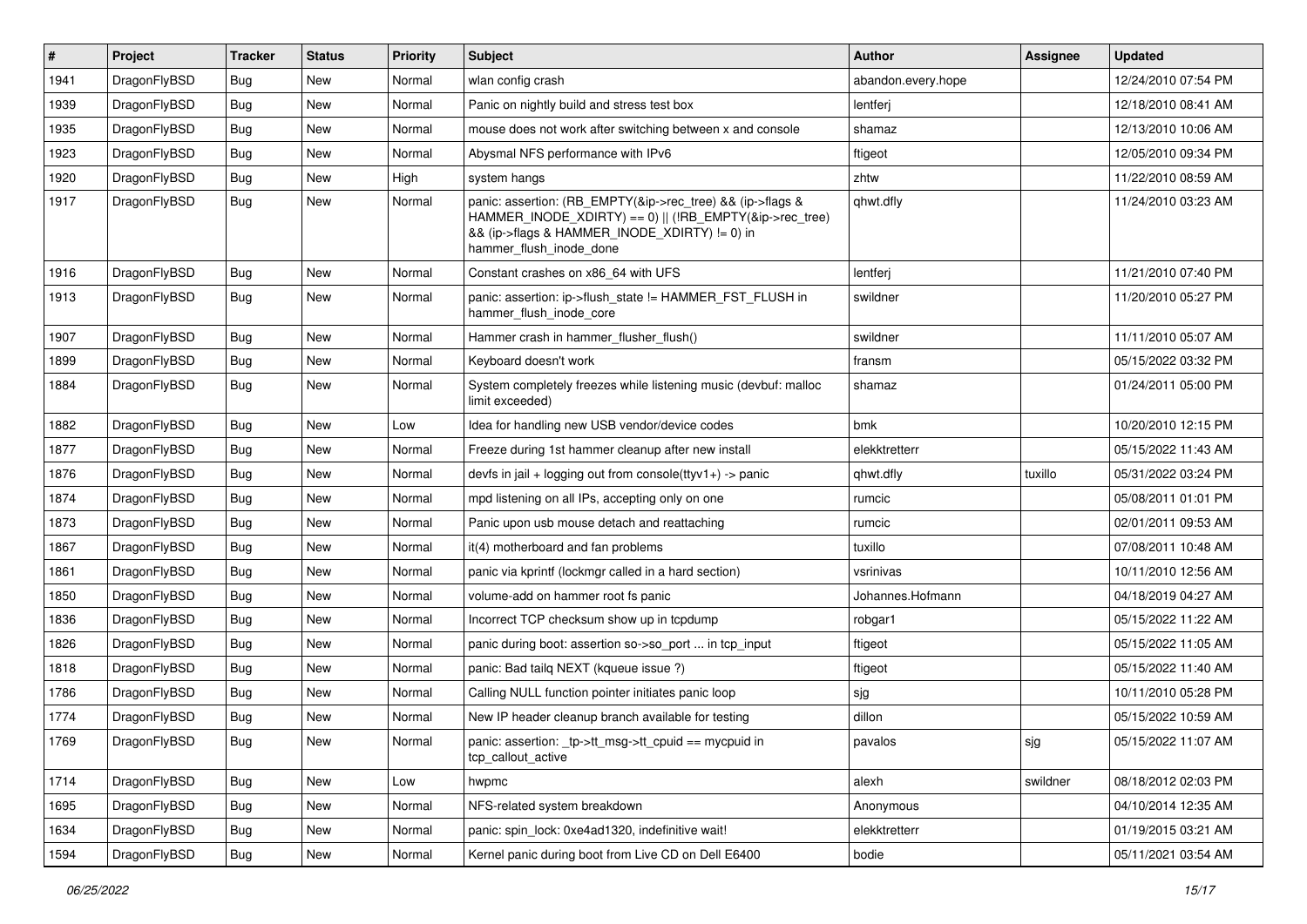| $\sharp$ | Project      | <b>Tracker</b> | <b>Status</b> | <b>Priority</b> | <b>Subject</b>                                                                               | <b>Author</b>  | Assignee | <b>Updated</b>      |
|----------|--------------|----------------|---------------|-----------------|----------------------------------------------------------------------------------------------|----------------|----------|---------------------|
| 1559     | DragonFlyBSD | <b>Bug</b>     | New           | Normal          | kernel trap                                                                                  | phma           |          | 11/27/2021 08:43 AM |
| 1556     | DragonFlyBSD | Bug            | New           | Normal          | many processes stuck in "hmrrcm", system unusable                                            | corecode       | tuxillo  | 05/11/2021 03:52 AM |
| 1538     | DragonFlyBSD | <b>Bug</b>     | New           | Low             | mountroot should probe file systems                                                          | corecode       | alexh    | 11/24/2010 06:35 PM |
| 1532     | DragonFlyBSD | <b>Bug</b>     | <b>New</b>    | Low             | jemalloc doesn't work on DragonFly                                                           | hasso          | sjg      | 08/02/2011 01:14 AM |
| 1525     | DragonFlyBSD | Bug            | <b>New</b>    | Normal          | boehm-gc problems                                                                            | hasso          |          | 10/13/2012 07:13 PM |
| 1474     | DragonFlyBSD | <b>Bug</b>     | <b>New</b>    | Normal          | ithread 1 unexpectedly rescheduled                                                           | corecode       | tuxillo  | 05/11/2021 03:52 AM |
| 1463     | DragonFlyBSD | <b>Bug</b>     | New           | Normal          | Mountroot before drives are initialized                                                      | elekktretterr  |          | 12/07/2010 01:30 PM |
| 1442     | DragonFlyBSD | <b>Bug</b>     | <b>New</b>    | Normal          | blocking SIGSEGV and triggering a segment violation produces an<br>all CPU consuming process | corecode       | tuxillo  | 05/11/2021 03:52 AM |
| 1440     | DragonFlyBSD | Bug            | <b>New</b>    | Normal          | ptrace/gdb doesn't work after process blocks SIGTRAP                                         | corecode       | tuxillo  | 05/11/2021 03:52 AM |
| 1430     | DragonFlyBSD | <b>Bug</b>     | New           | Normal          | Buggy $w(1)$ ?                                                                               | hasso          | alexh    | 11/24/2010 08:09 AM |
| 1313     | DragonFlyBSD | <b>Bug</b>     | <b>New</b>    | Low             | Signal code in kernel needs major overhaul (signal queues,<br>si code, si addr)              | hasso          |          | 05/11/2021 04:00 AM |
| 1293     | DragonFlyBSD | Bug            | New           | Normal          | 2.2.1-REL Installer Request                                                                  | mk             | tuxillo  | 05/11/2021 04:00 AM |
| 1246     | DragonFlyBSD | <b>Bug</b>     | New           | Normal          | bad resolution (monitor desync) with livedvd                                                 | Przem0l        |          | 02/18/2014 06:29 AM |
| 1198     | DragonFlyBSD | <b>Bug</b>     | <b>New</b>    | High            | DDB loops panic in db_read_bytes                                                             | corecode       | tuxillo  | 05/11/2021 03:51 AM |
| 1194     | DragonFlyBSD | <b>Bug</b>     | New           | Normal          | SCSI errors while trying to copy photos from my camera                                       | elekktretterr  |          | 01/14/2015 04:39 PM |
| 1193     | DragonFlyBSD | Bug            | New           | Normal          | kernel doesn't recognize cdrom drive                                                         | nonsolosoft    |          | 01/25/2014 09:11 PM |
| 1185     | DragonFlyBSD | <b>Bug</b>     | New           | High            | need a tool to merge changes into /etc                                                       | wa1ter         |          | 02/18/2014 06:02 AM |
| 989      | DragonFlyBSD | <b>Bug</b>     | New           | Normal          | installer/fdisk trouble with wrapped values                                                  | Discodestroyer |          | 02/18/2014 06:27 AM |
| 731      | DragonFlyBSD | <b>Bug</b>     | New           | Normal          | system freeze on "slice too large"                                                           | corecode       | tuxillo  | 06/25/2022 04:01 AM |
| 679      | DragonFlyBSD | <b>Bug</b>     | New           | Low             | Netgraph backward compatibility for old *LEN constants                                       | nant           | nant     | 02/18/2014 05:45 AM |
| 600      | DragonFlyBSD | Bug            | <b>New</b>    | Low             | /sys/libkern/karc4random                                                                     | robin_carey5   | profmakx | 01/19/2015 03:07 AM |
| 599      | DragonFlyBSD | Bug            | New           | Urgent          | 1.9.0 reproducable panic                                                                     | pavalos        |          | 12/22/2010 01:08 AM |
| 341      | DragonFlyBSD | Bug            | New           | Normal          | Vinum erroneously repors devices as busy                                                     | corecode       | swildner | 01/21/2012 04:50 AM |
| 3312     | DragonFlyBSD | Submit         | New           | Normal          | hammer2: redundant chain modify after chain creation                                         | tkusumi        |          | 05/15/2022 01:35 PM |
| 3276     | DragonFlyBSD | Submit         | <b>New</b>    | Normal          | Add option controlling whether gpt expand expands the last partition<br>(needs testing)      | falsifian      |          | 07/10/2021 03:35 AM |
| 3227     | DragonFlyBSD | Submit         | <b>New</b>    | Normal          | Add HAMMER2 instructions in the installation medium README                                   | daftaupe       |          | 03/26/2020 03:34 PM |
| 3206     | DragonFlyBSD | Submit         | <b>New</b>    | Normal          | update psm/kbd to FreeBSD 12.0 code                                                          | htse           |          | 10/05/2019 03:49 PM |
| 3201     | DragonFlyBSD | Submit         | New           | Normal          | Fixes make search display                                                                    | htse           |          | 08/20/2021 04:02 PM |
| 3154     | DragonFlyBSD | Submit         | <b>New</b>    | Normal          | Update serial handling in bootloader                                                         | ddegroot       | dillon   | 11/06/2018 11:21 PM |
| 3147     | DragonFlyBSD | Submit         | New           | Normal          | Enable headless installation                                                                 | ddegroot       |          | 10/09/2018 01:25 PM |
| 3142     | DragonFlyBSD | Submit         | New           | Normal          | lib/libdmsg: Unbreak using new API EVP_CIPHER_CTX_new()                                      | tkusumi        |          | 07/08/2018 04:18 AM |